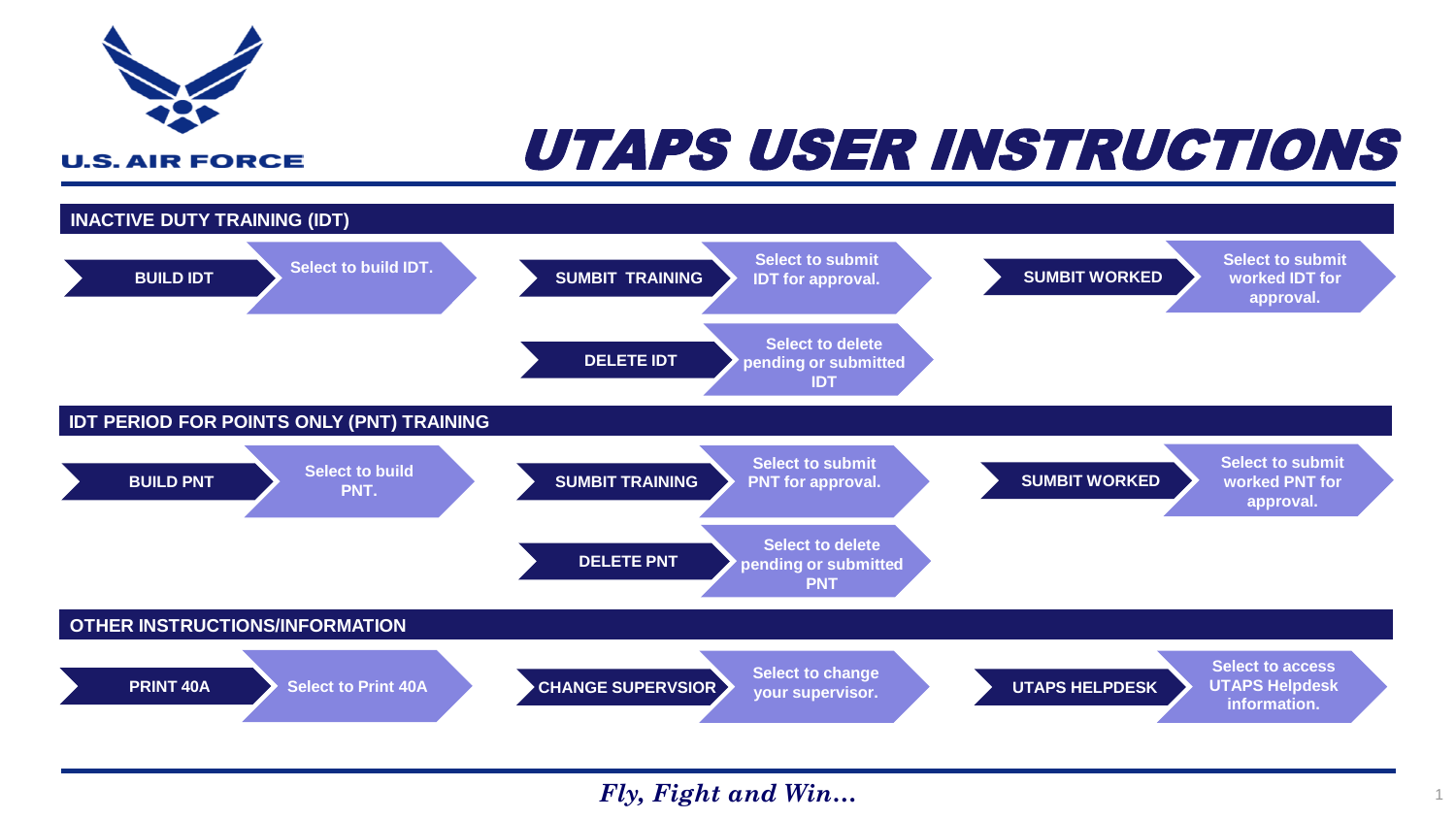| Step 1: | <b>Navigate to the UTAPS site.</b>                                                                                    | Step 1a. | <b>CLICK HERE TO ACCESS UTAPS</b>                                                                                                                                                        |
|---------|-----------------------------------------------------------------------------------------------------------------------|----------|------------------------------------------------------------------------------------------------------------------------------------------------------------------------------------------|
| Step 2: | accept: Continue to<br>Select "I<br><b>UTAPSWeb for IMAs."</b>                                                        | Step 2a. | accept: Continue to UTAPSWeb for IMAs                                                                                                                                                    |
| Step 3: | Select the IMA/PIRR Schedule at<br>the top of the page.                                                               | Step 3a. | <b>IMA/PIRR Schedule</b>                                                                                                                                                                 |
| Step 4: | Navigate to the desired month and<br>year by selecting the left and right<br>arrows at the top center of the<br>page. | Step 4a. | November 2017<br>Sun Mon Tue Wed Thu<br>Fri<br>$\overline{2}$<br>3<br>$\overline{4}$<br>10<br>$-11$<br>17<br>13<br>14<br>15<br>16<br>18<br>24 25<br>23<br>-21<br>22<br>26 27 28<br>29 30 |
| Step 5: | Select the Inactive Duty Training<br>(IDT) icon at the top center of the<br>page.                                     | Step 5a. |                                                                                                                                                                                          |
| Step 6: | Select the desired date you wish to<br>perform training.                                                              | Step 6a. | Wednesday, November 01, 2017<br>Sun mon rue vveu mu rn Sat<br>$\frac{1}{\sqrt[3]{2}}$ $\frac{3}{2}$ $\frac{4}{2}$                                                                        |

<span id="page-1-0"></span>

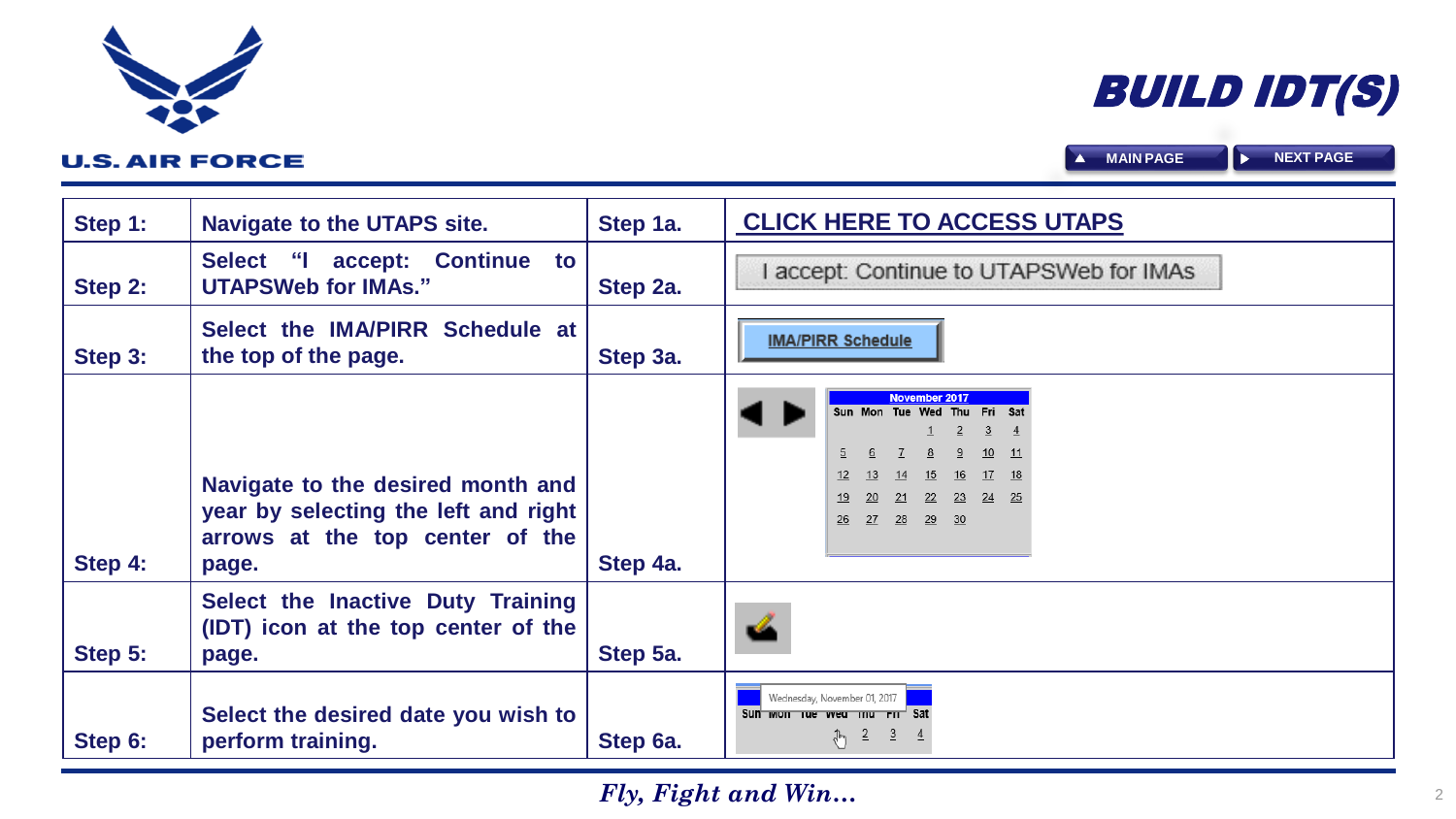<span id="page-2-0"></span>

# BUILD IDT(S)

| <b>U.S. AIR FORCE</b> |                                                                                                                                                            |           | <b>MAIN PAGE</b><br>$\overline{\phantom{a}}$                                                                                                                                                                                                                                | <b>EXPREVIOUS PAGE</b><br><b>NEXT PAGE</b><br>∣∑ |
|-----------------------|------------------------------------------------------------------------------------------------------------------------------------------------------------|-----------|-----------------------------------------------------------------------------------------------------------------------------------------------------------------------------------------------------------------------------------------------------------------------------|--------------------------------------------------|
| Step 7:               | Enter the number of consecutive<br>periods you wish to work.<br>Note: 1 day = $2$ consecutive periods<br>(1 Period - 0800 - 1200) (1 Period - 1300 - 1700) | Step 7a.  | Note: You will need the assistance of the UTAPS Helpdesk, if you enter more than 2<br>consecutive periods and require future deletion. You only have authorization to delete 2<br>or less consecutive periods.<br><b>IDT Date</b><br><b>Number of Consecutive Periods *</b> | 11/1/2017<br>2                                   |
| Step 8:               | the desired<br>number of<br><b>Select</b><br><b>Schedule to Work Period.</b>                                                                               | Step 8a.  | Starting Schedule to Work Period *                                                                                                                                                                                                                                          | ∣1 ∨                                             |
| Step 9:               | Select the Search by city/base<br>option.                                                                                                                  | Step 9a.  | Select one of the Location Options below: *<br>◯ Use Home of Record Location (Telecommute)<br>● Search by city/base<br>$\bigcirc$ Search by zipcode                                                                                                                         |                                                  |
| <b>Step 10:</b>       | <b>Enter City/Base: Camp Smith</b>                                                                                                                         | Step 10a. | Enter a city/base by region and country, then click Search for a list of matching locations: *<br>Enter City/Base: *   CAMP SMITH, HI                                                                                                                                       |                                                  |
| <b>Step 11:</b>       | Hawaii<br><b>Select</b><br>from<br>the<br>city<br>dropdown and select Search.                                                                              | Step 11a. | Select Region: *<br>United States<br>North America V                                                                                                                                                                                                                        | $\vee$    Search<br>∨∣<br><b>Hawaii</b>          |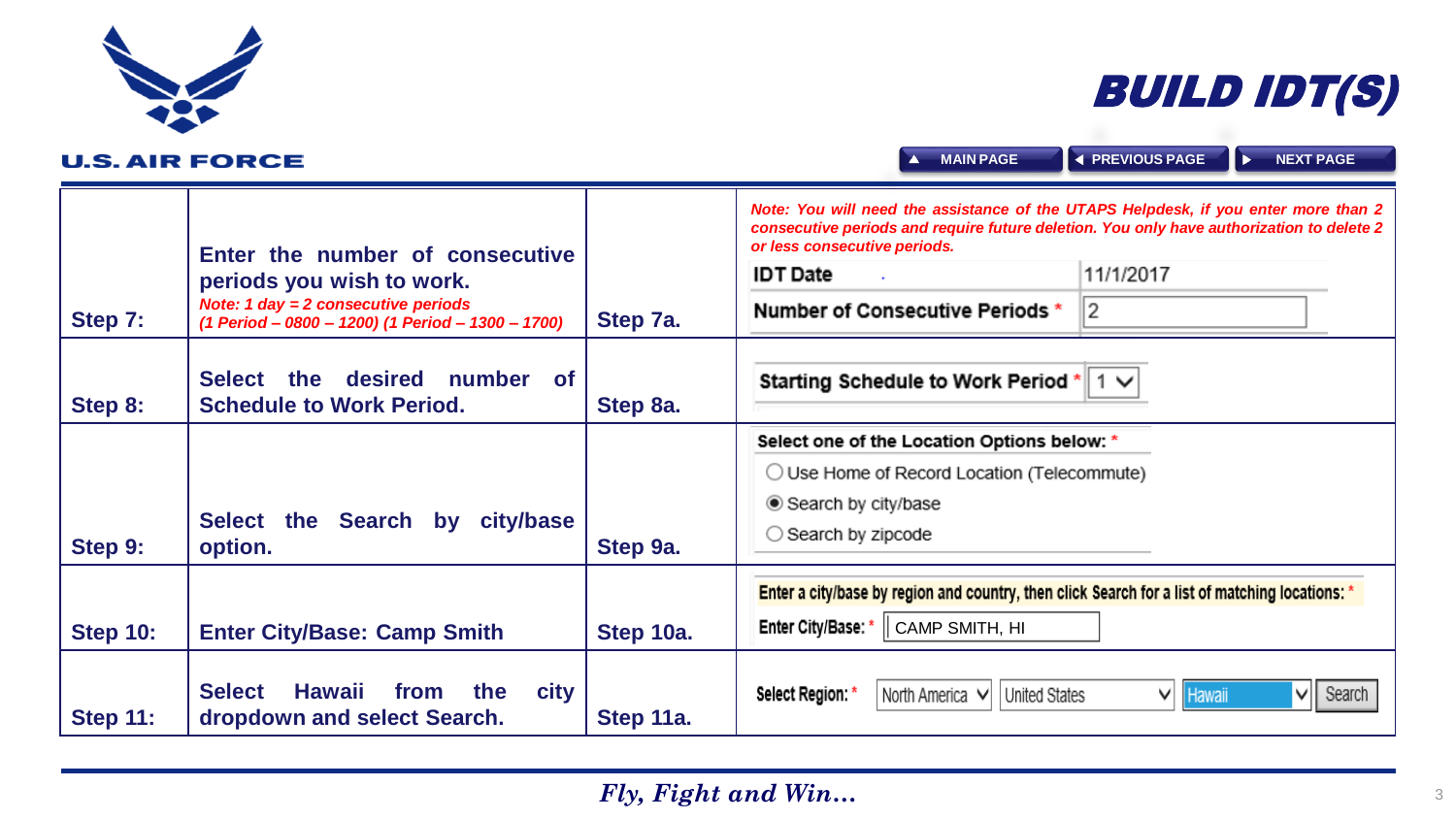| <b>Step 12:</b> | 96861,<br>Camp Smith,<br><b>Select</b><br>HI<br><b>City/Base</b><br><b>Honolulu</b><br>the<br>from<br>dropdown.                                           | Step 12a. | City/Base: *                    | Camp Smith, HI 96861, Honolulu       |
|-----------------|-----------------------------------------------------------------------------------------------------------------------------------------------------------|-----------|---------------------------------|--------------------------------------|
| <b>Step 13:</b> | <b>Enter</b><br><b>Special</b><br><b>Comment:</b><br><u>in</u><br><b>Operations Command J-Code.</b><br>Note: Enter your specific J-Code, i.e. J1, J2, J3. | Step 13a. | Comment*<br>(Max 50 characters) | Special Operations Command<br>J-Code |
| <b>Step 14:</b> | Select if you do or do not require<br>subsistence<br>Note: BAS.                                                                                           | Step 14a. | <b>Require Subsistence?*</b>    | $\odot$ No $\odot$ Yes               |
| <b>Step 15:</b> | Select if you do or do not require<br>lodging.                                                                                                            | Step 15a. | Require Lodging? *              | $\odot$ No $\odot$ Yes               |
| <b>Step 16:</b> | Ensure the correct supervisor is<br>selected.<br>Note: If incorrect Supervisor is not showing,<br>select the correct supervisor from the dropdown.        | Step 16a: | Select A Validator *            | SMITH, JOHN - Supervisor V           |
| <b>Step 17:</b> | <b>Select OK.</b>                                                                                                                                         | Step 17a: | OK                              |                                      |

# BUILD IDT(S)

**A** [MAIN PAGE](#page-0-0) **A** [PREVIOUS PAGE](#page-2-0) **A** [NEXT PAGE](#page-4-0)

<span id="page-3-0"></span>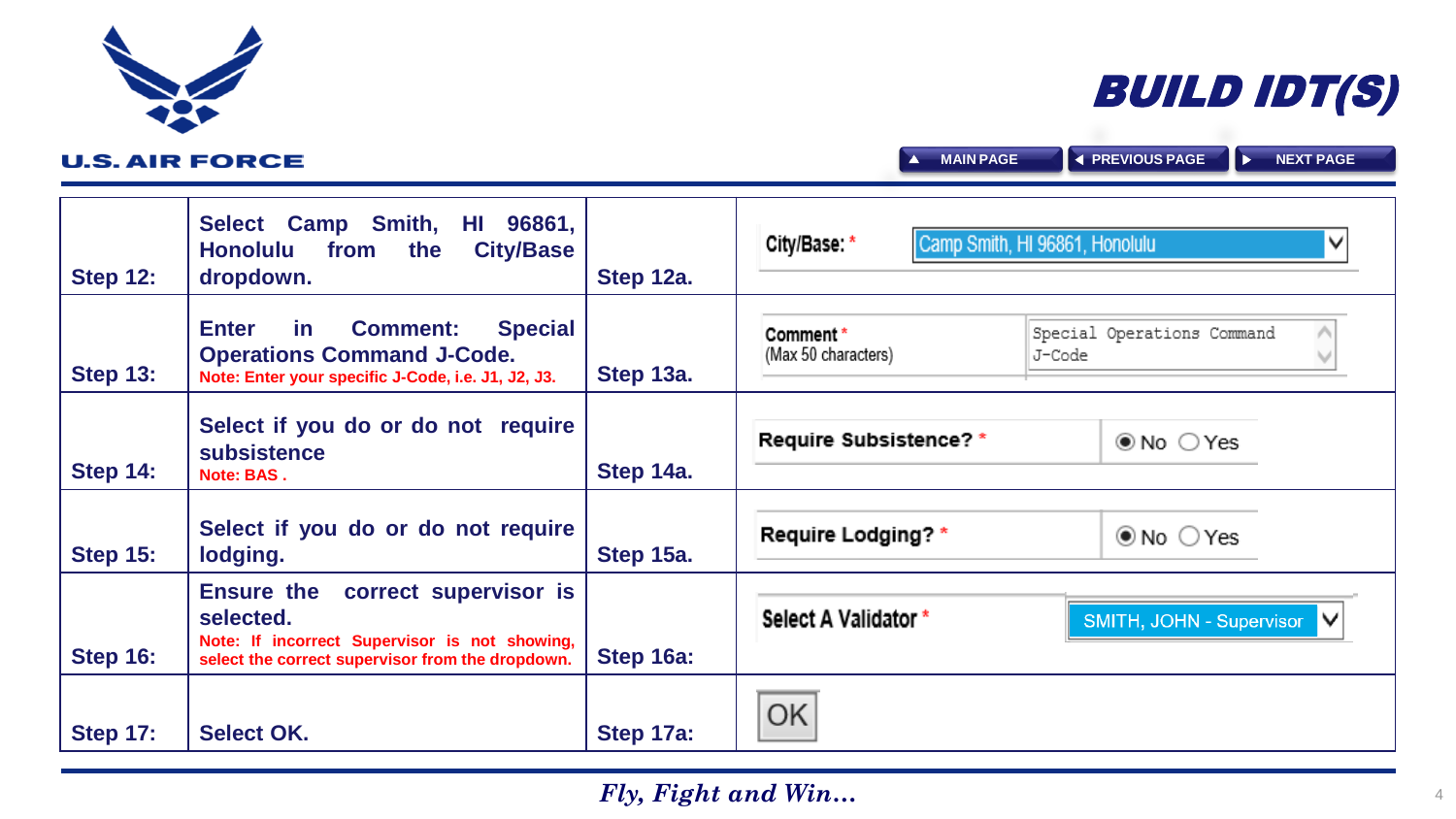|                 |                                                                                             |           | <b>Period</b> |                |               |                                                                 |                | <b>Type</b> | Start Start Time End Date Time Schedule Participation Telecommute Work Work |       |  | Work Work Status Comment |
|-----------------|---------------------------------------------------------------------------------------------|-----------|---------------|----------------|---------------|-----------------------------------------------------------------|----------------|-------------|-----------------------------------------------------------------------------|-------|--|--------------------------|
|                 |                                                                                             |           |               |                |               | 11/6/2017 0800 11/6/2017 1200 1DT                               |                |             | $ 00\rangle$                                                                | False |  | Comment                  |
|                 |                                                                                             |           |               |                |               | $ 11/6/2017 1300$ $ 11/6/2017 1700$ IDT                         |                |             | $\overline{00}$                                                             | False |  | Comment                  |
| <b>Step 18:</b> | <b>Select Save and Close.</b>                                                               | Step 15a: |               | Save and Close |               | Cancel                                                          |                |             |                                                                             |       |  |                          |
| <b>Step 19:</b> | Note: Calendar will<br>update<br>and<br>date will<br>display<br>selected<br>blue<br>border. | Step 16a: |               |                | November 2017 | Sun Mon Tue Wed Thu Fri Sat<br>$\overline{2}$<br>$\overline{3}$ | $\overline{4}$ |             |                                                                             |       |  |                          |

<span id="page-4-0"></span>



**A** [MAIN PAGE](#page-0-0) **A** [PREVIOUS PAGE](#page-3-0) **A** [NEXT PAGE](#page-5-0)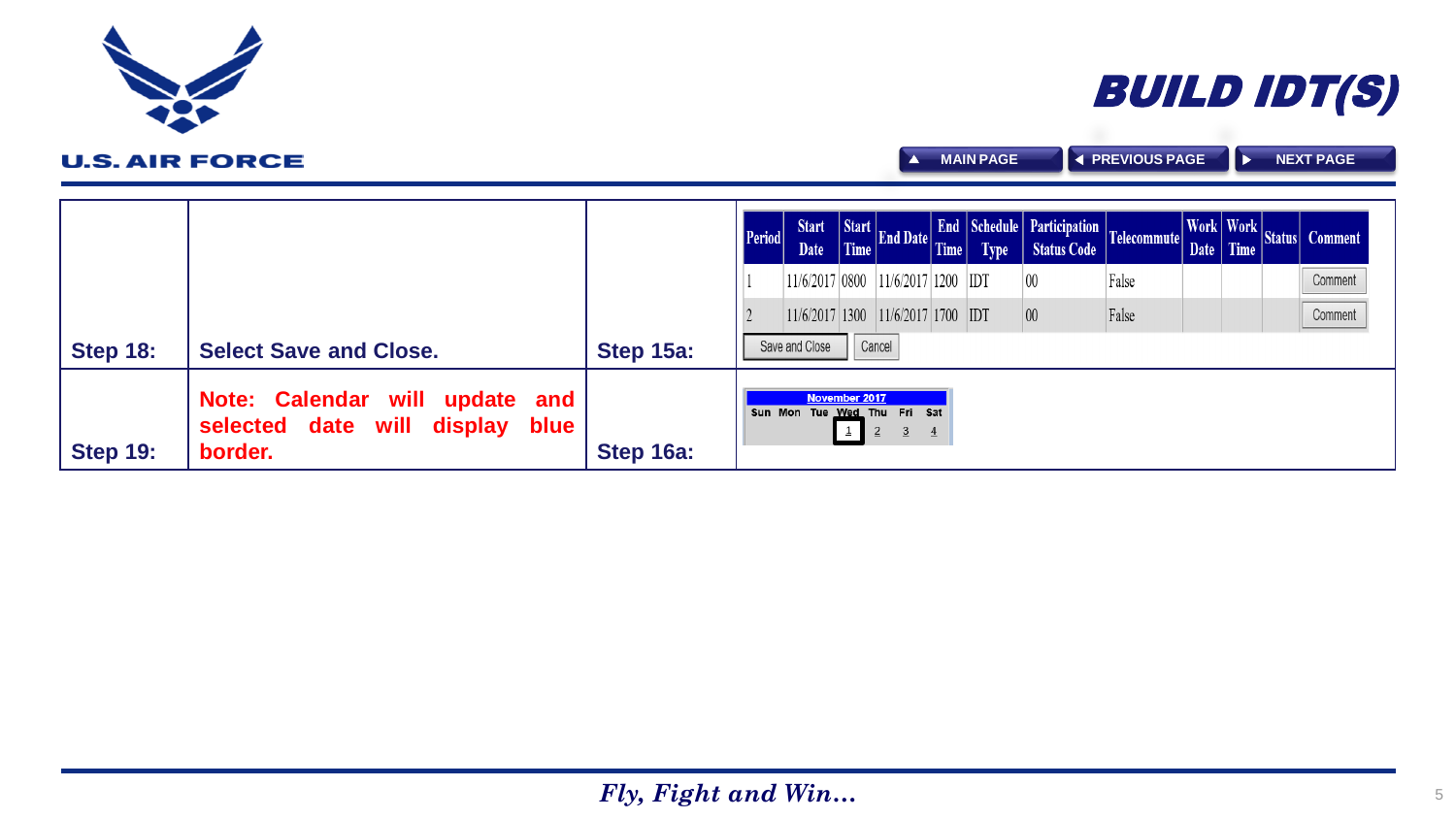<span id="page-5-0"></span>

# BUILD IDT(S) ROUTING PROCESS

**U.S. AIR FORCE** 

**[MAIN PAGE](#page-0-0) [PREVIOUS PAGE](#page-4-0)** $\overline{\phantom{a}}$ 

*NO ACTION FROM MEMBER*

*I MEM* 



| 1. Build Training - Member Built IDT, FHD or PNT in UTAPS. Calendar date will display white.                               |                    |
|----------------------------------------------------------------------------------------------------------------------------|--------------------|
| 2. Pending Training – Member submitted IDT, FHD or PNT to supervisor in UTAPS. Calendar date will display yellow.          |                    |
| $\star$ 2a. Rejected Training – Supervisor disapproved submitted IDT, FHD or PNT in UTAPS. Calendar date will display red. | <b>NO ACTION F</b> |
| $\star$ 2b. Approved Training – Supervisor approved submitted IDT, FHD or PNT in UTAPS. Calendar date will display green.  | <b>NO ACTION F</b> |
| 3. Worked Training - Member submitted worked IDT, FHD or PNT to supervisor in UTAPS. Calendar date will display gray.      |                    |

**3a. Paid Training – Supervisor approved worked IDT, FHD or PNT to RIO Pay in UTAPS. Calendar date will display black.**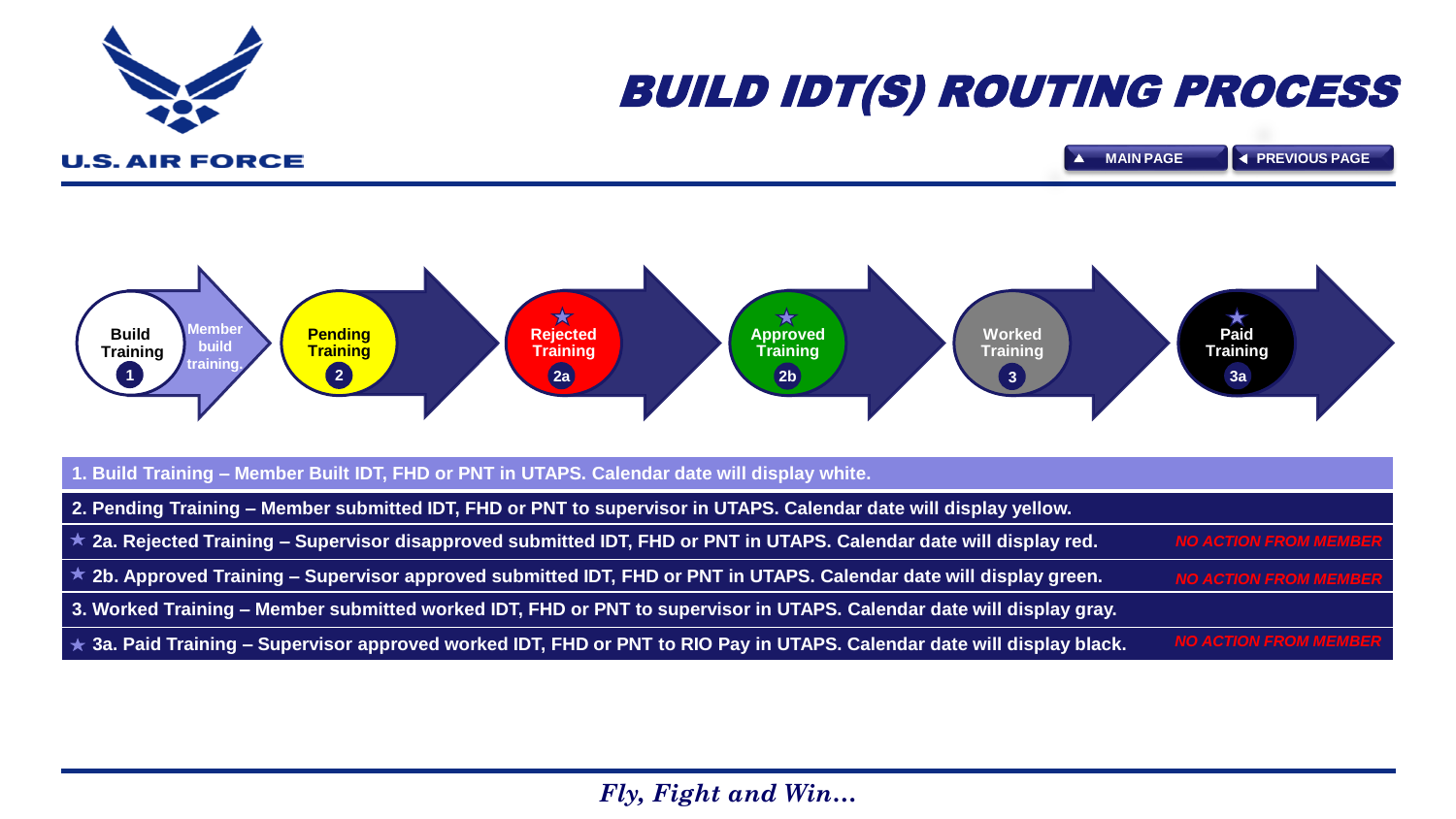| Step 1: | <b>Navigate to the UTAPS site.</b>                                                                                    | Step 1a. | <b>CLICK HERE TO ACCESS UTAPS</b>                                                                                                                                                                            |
|---------|-----------------------------------------------------------------------------------------------------------------------|----------|--------------------------------------------------------------------------------------------------------------------------------------------------------------------------------------------------------------|
| Step 2: | accept: Continue to<br>Select "I<br><b>UTAPSWeb for IMAs."</b>                                                        | Step 2a. | accept: Continue to UTAPSWeb for IMAs                                                                                                                                                                        |
| Step 3: | Select the IMA/PIRR Schedule at<br>the top of the page.                                                               | Step 3a. | <b>IMA/PIRR Schedule</b>                                                                                                                                                                                     |
| Step 4: | Navigate to the desired month and<br>year by selecting the left and right<br>arrows at the top center of the<br>page. | Step 4a. | <b>November 2017</b><br>Sun Mon Tue Wed<br>Thu<br><b>Fri</b><br>$\overline{2}$<br>3<br>$\mathbf{1}$<br>4<br>10<br>$-11$<br>$15 \t 16$<br>17 18<br>13<br>23 24 25<br>20<br>22<br>- 21<br>27  28  29  30<br>26 |
| Step 5: | Select the Funeral Honors Duty<br>(FHD) training icon at the top<br>center of the page.                               | Step 5a. | ⇙                                                                                                                                                                                                            |
| Step 6: | Select the desired date you wish to<br>perform training.                                                              | Step 6a. | Wednesday, November 01, 2017<br>Sun won us wed mu rm <sup>-1</sup> Sat<br>$\frac{1}{\sqrt[3]{2}}$ $\frac{3}{2}$ $\frac{4}{2}$                                                                                |

<span id="page-6-0"></span>

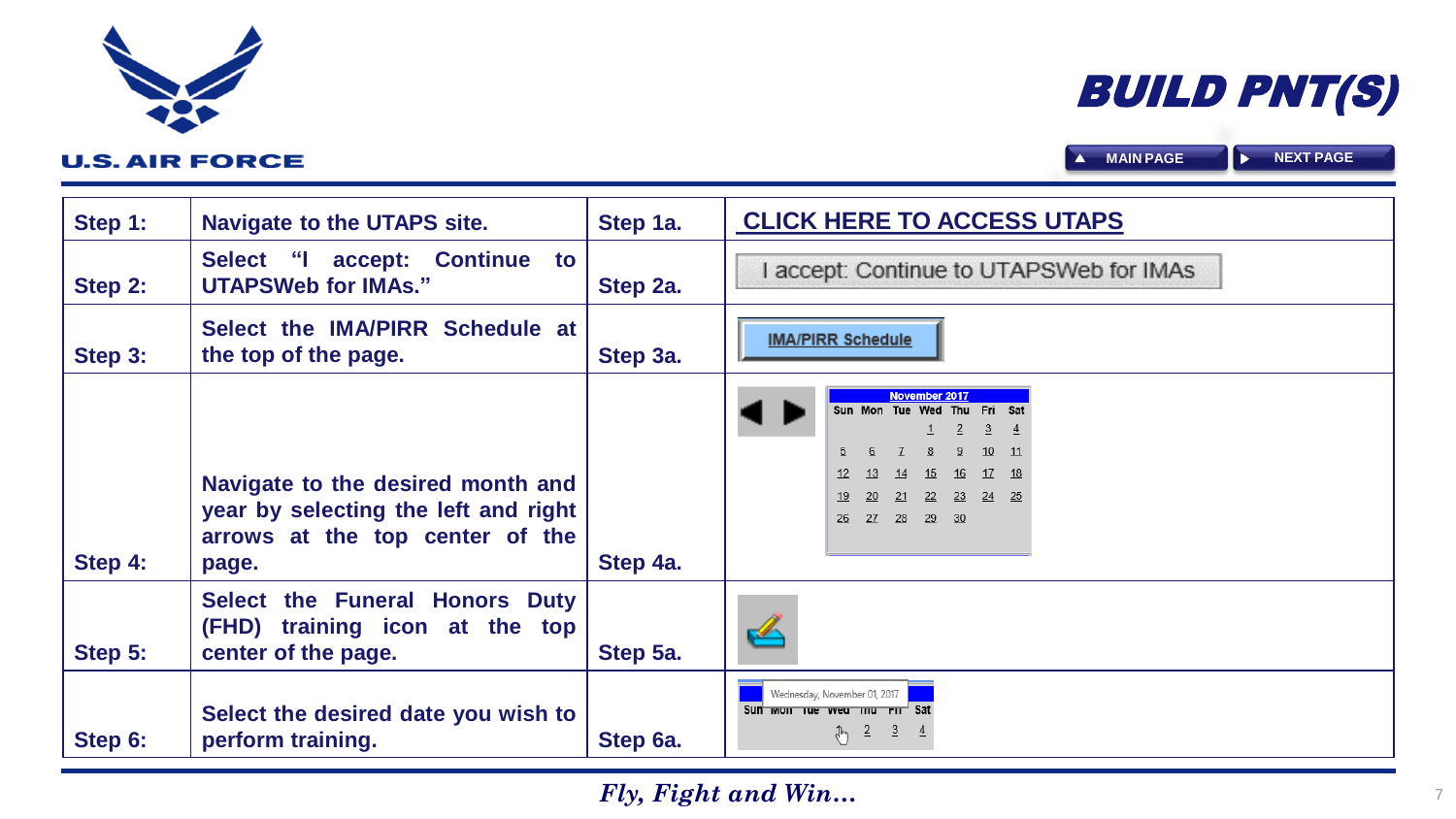# BUILD PNT(S)

<span id="page-7-0"></span>

| <b>U.S. AIR FORCE</b> |                                                                                                                                                            |           | <b>EXPREVIOUS PAGE</b><br><b>NEXT PAGE</b><br><b>MAIN PAGE</b><br>$\overline{\phantom{a}}$                                                                                                                                                                                                                           |
|-----------------------|------------------------------------------------------------------------------------------------------------------------------------------------------------|-----------|----------------------------------------------------------------------------------------------------------------------------------------------------------------------------------------------------------------------------------------------------------------------------------------------------------------------|
| Step 7:               | Enter the number of consecutive<br>periods you wish to work.<br>Note: 1 day = $2$ consecutive periods<br>(1 Period - 0800 - 1200) (1 Period - 1300 - 1700) | Step 7a.  | Note: You will need the assistance of the UTAPS Helpdesk, if you enter more than 2<br>consecutive periods and require future deletion. You only have authorization to delete 2<br>or less consecutive periods.<br><b>Build PNT Schedule</b><br><b>PNT Date</b><br>11/1/2017<br>Total Number of Consecutive PERIODS * |
| Step 8:               | Select<br>the desired number of<br><b>Schedule to Work Period.</b>                                                                                         | Step 8a.  | Starting Schedule to Work Period $^*$ 1 $\vee$                                                                                                                                                                                                                                                                       |
| Step 9:               | Select the Search by city/base<br>option.                                                                                                                  | Step 9a.  | Select one of the Location Options below: *<br>$\bigcirc$ Use Home of Record Location (Telecommute)<br>● Search by city/base<br>$\bigcirc$ Search by zipcode                                                                                                                                                         |
| <b>Step 10:</b>       | <b>Enter City/Base: Camp Smith</b>                                                                                                                         | Step 10a. | Enter a city/base by region and country, then click Search for a list of matching locations: *<br>CAMP SMITH, HI<br>Enter City/Base: *                                                                                                                                                                               |
| <b>Step 11:</b>       | Hawaii<br>the<br><b>Select</b><br>from<br><b>city</b><br>dropdown and select Search.                                                                       | Step 11a. | $\vee$    Search<br>Select Region *<br>North America $\vee$<br>United States<br><b>Hawaii</b><br>∨∣                                                                                                                                                                                                                  |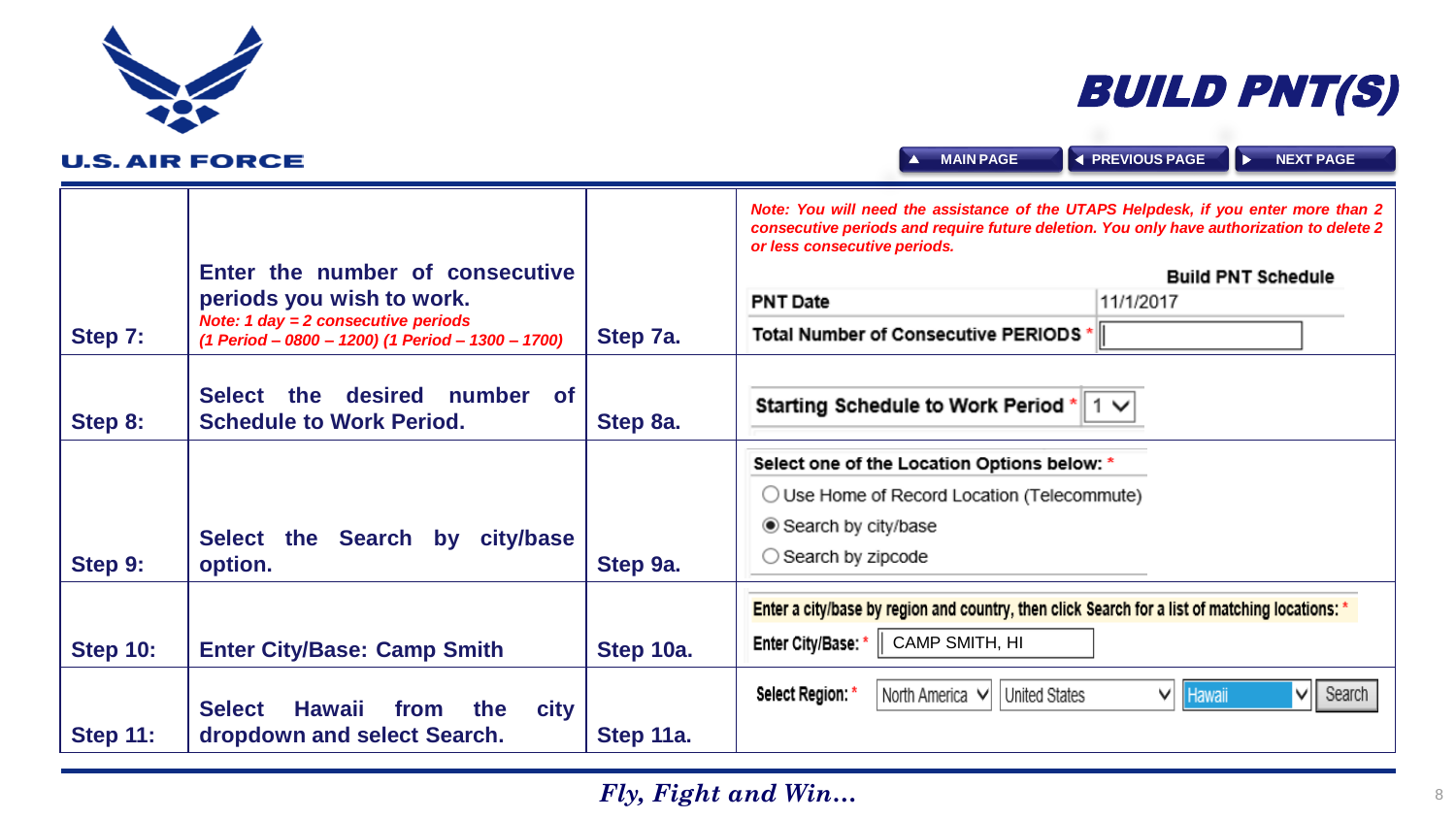<span id="page-8-0"></span>

| <b>Step 12:</b> | Select Camp Smith, HI 96861,<br><b>Honolulu</b><br><b>City/Base</b><br>the<br>from<br>dropdown.                                                           | Step 12a. | Camp Smith, HI 96861, Honolulu<br>City/Base: *<br>v                                                                                                                                                                                                                              |
|-----------------|-----------------------------------------------------------------------------------------------------------------------------------------------------------|-----------|----------------------------------------------------------------------------------------------------------------------------------------------------------------------------------------------------------------------------------------------------------------------------------|
| <b>Step 13:</b> | <b>Special</b><br><b>Enter</b><br><u>in</u><br><b>Comment:</b><br><b>Operations Command J-Code.</b><br>Note: Enter your specific J-Code, i.e. J1, J2, J3. | Step 13a. | Special Operations Command<br>Comment *<br>(Max 50 characters)<br>J-Code                                                                                                                                                                                                         |
| <b>Step 14:</b> | <b>Select OK.</b>                                                                                                                                         | Step 14a: | ΟK                                                                                                                                                                                                                                                                               |
|                 |                                                                                                                                                           |           | End Schedule Participation Telecommute<br>Work   Work  <br>Start End Date Time<br><b>Start</b><br><b>Period</b><br>Status Comment<br>Date   Time<br><b>Status Code</b><br><b>Type</b><br>Date<br>11/2/2017 0800<br>$ 11/2/2017 1200 $ PNT<br>$\overline{00}$<br>False<br>Comment |
|                 |                                                                                                                                                           |           | $11/2/2017$ 1300 11/2/2017 1700 PNT<br>00 <sup>1</sup><br>False<br>Comment<br>Save and Close<br>Cancel                                                                                                                                                                           |
| <b>Step 15:</b> | <b>Select Save and Close.</b>                                                                                                                             | Step 15a: |                                                                                                                                                                                                                                                                                  |
| <b>Step 16:</b> | Note: Calendar will<br>update<br>and<br>selected date will<br>display<br><b>blue</b><br>border.                                                           | Step 16a: | November 2017<br>Sun Mon Tue Wed Thu Fri<br>- Sat<br>$\overline{2}$<br>$\overline{3}$<br>$\overline{4}$                                                                                                                                                                          |



**A** [MAIN PAGE](#page-0-0) **A** [PREVIOUS PAGE](#page-7-0) **A** [NEXT PAGE](#page-9-0)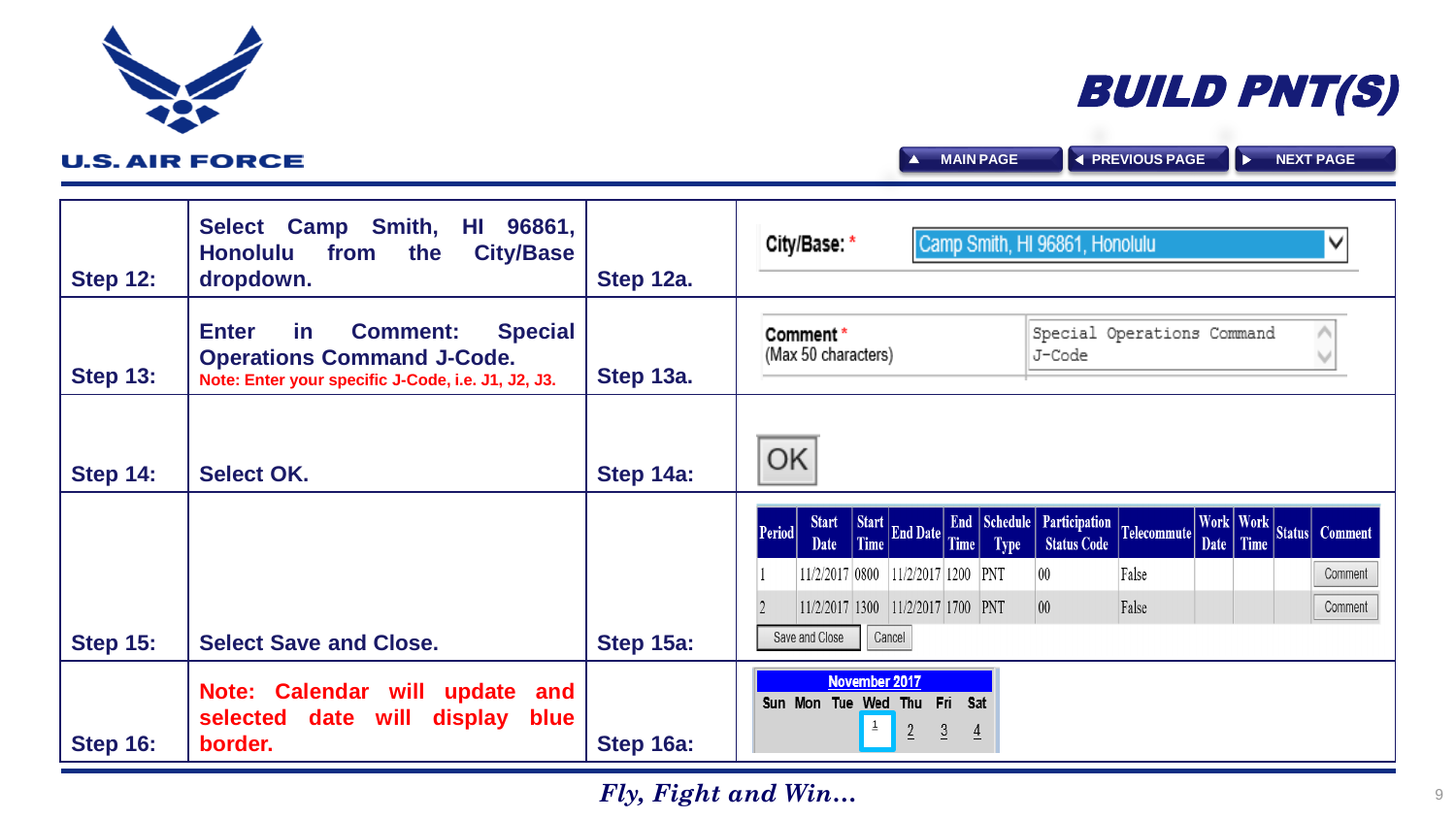<span id="page-9-0"></span>

# BUILD PNT(S) ROUTING PROCESS

**U.S. AIR FORCE** 



| 1. Build Training - Member Built IDT, FHD or PNT in UTAPS. Calendar date will display white.                                  |                              |
|-------------------------------------------------------------------------------------------------------------------------------|------------------------------|
| 2. Pending Training – Member submitted IDT, FHD or PNT to supervisor in UTAPS. Calendar date will display yellow.             |                              |
| $\star$ 2a. Rejected Training – Supervisor disapproved submitted IDT, FHD or PNT in UTAPS. Calendar date will display red.    | <b>NO ACTION FROM MEMBER</b> |
| $\star$ 2b. Approved Training – Supervisor approved submitted IDT, FHD or PNT in UTAPS. Calendar date will display green.     | <b>NO ACTION FROM MEMBER</b> |
| 3. Worked Training – Member submitted worked IDT, FHD or PNT to supervisor in UTAPS. Calendar date will display gray.         |                              |
| $\star$ 3a. Paid Training – Supervisor approved worked IDT, FHD or PNT to RIO Pay in UTAPS. Calendar date will display black. | <b>NO ACTION FROM MEMBER</b> |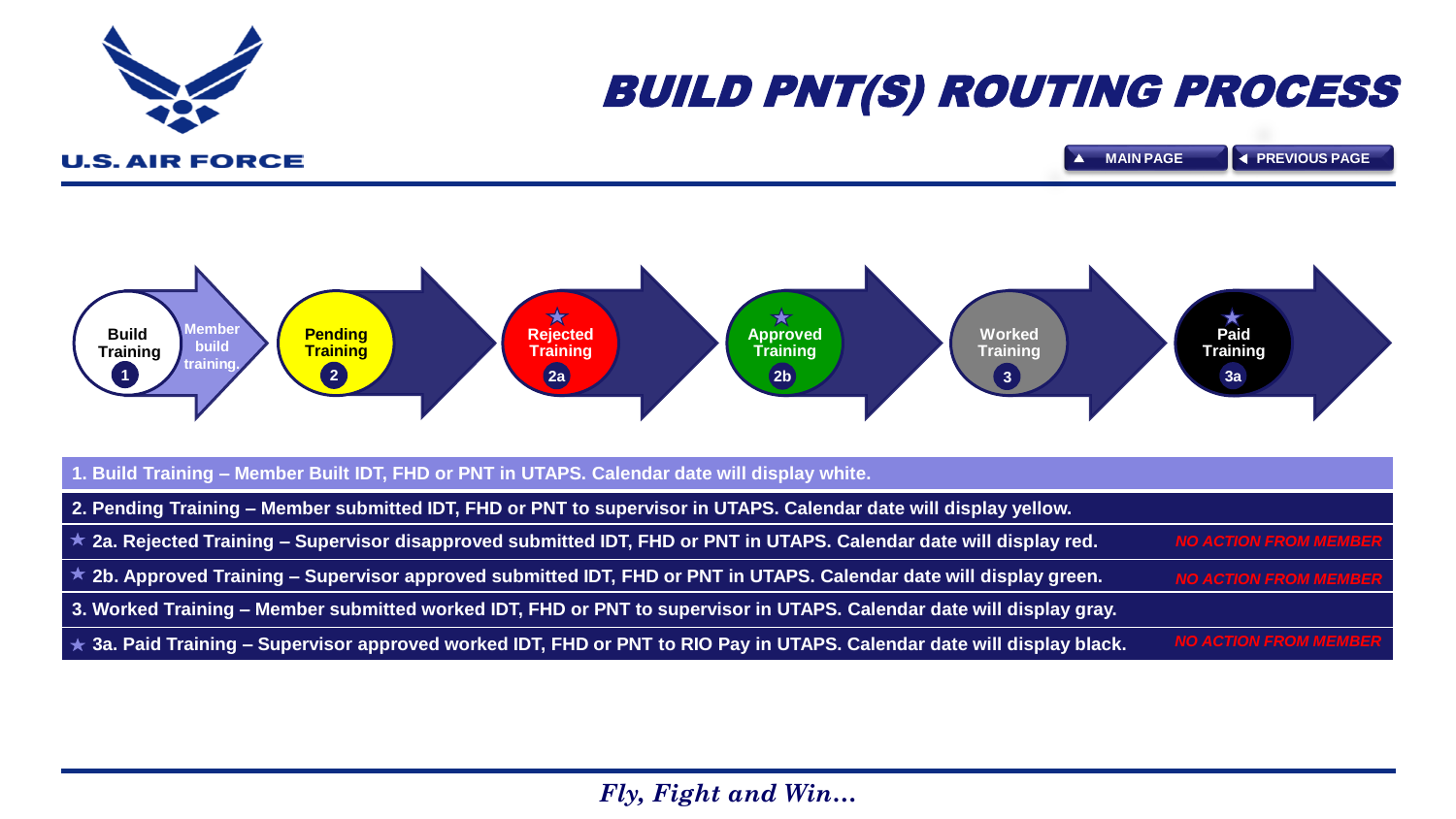| Step 1: | <b>Navigate to the UTAPS site.</b>                                  | Step 1a. | <b>CLICK HERE TO ACCESS UTAPS</b>                                                                                                                                                                                                            |
|---------|---------------------------------------------------------------------|----------|----------------------------------------------------------------------------------------------------------------------------------------------------------------------------------------------------------------------------------------------|
| Step 2: | accept: Continue<br>Select "I<br>to<br><b>UTAPSWeb for IMAs."</b>   | Step 2a. | accept: Continue to UTAPSWeb for IMAs                                                                                                                                                                                                        |
| Step 3: | Select the IMA/PIRR Schedule at<br>the top of the page.             | Step 3a. | <b>IMA/PIRR Schedule</b>                                                                                                                                                                                                                     |
| Step 4: | <b>Select Submit Schedules at the top</b><br>of the page.           | Step 4a. | Submit Schedules<br>Supmit Schedules                                                                                                                                                                                                         |
|         | Note: Calendar will update and<br>selected date will display yellow |          | <b>November 2017</b><br>Sun Mon Tue Wed Thu Fri Sat<br>$\underline{2}$<br>$\overline{3}$<br>10<br>9<br>$\overline{5}$<br>6<br>11<br>17<br>13<br>14<br>15<br>12<br>16<br>18<br>24<br>21<br>22<br>23<br>25<br>19<br>27<br>28<br>29<br>26<br>30 |
| Step 5: | border.                                                             | Step 4a. |                                                                                                                                                                                                                                              |

<span id="page-10-0"></span>

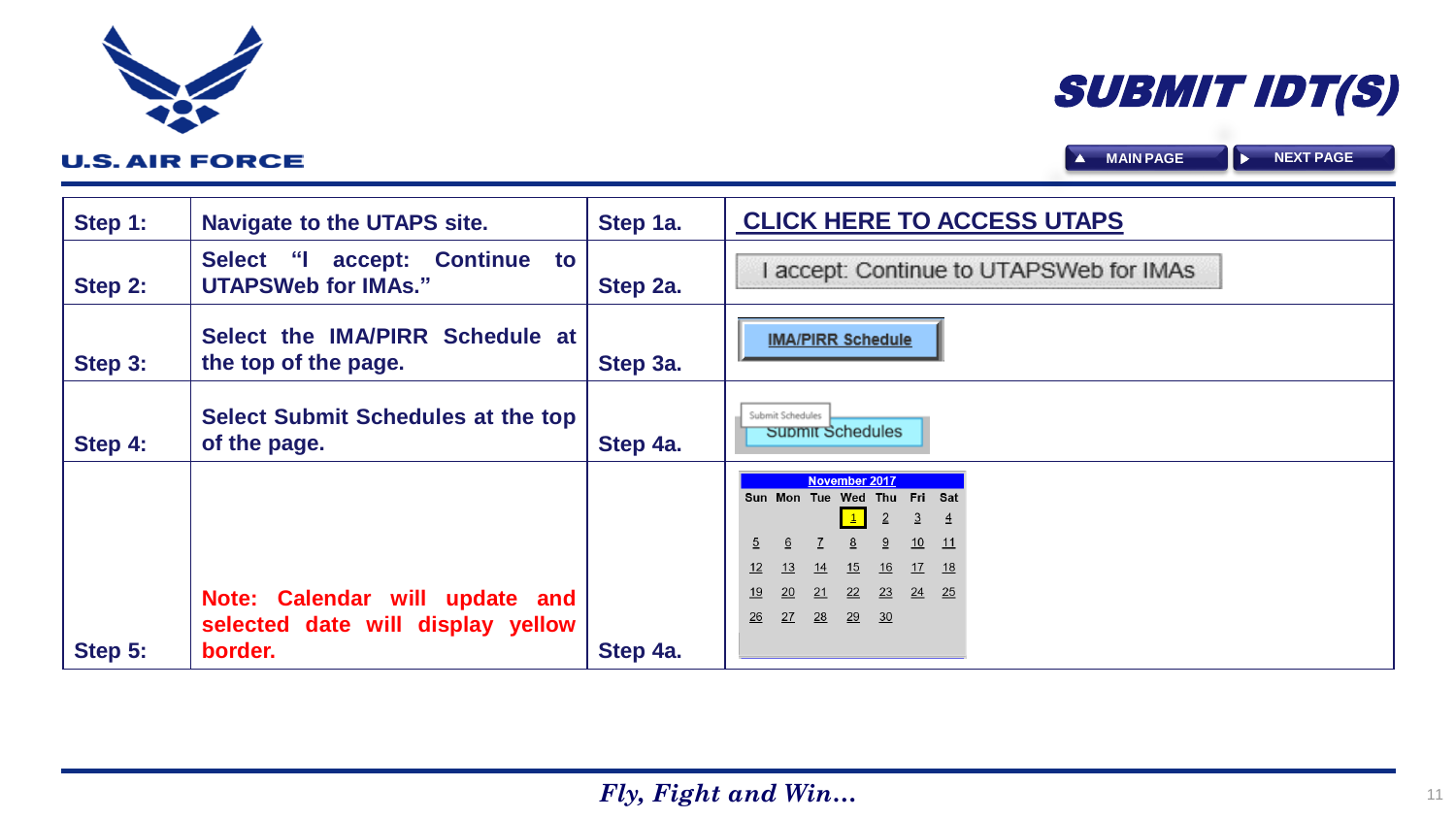<span id="page-11-0"></span>

# SUBMIT IDT(S) ROUTING PROCESS

**U.S. AIR FORCE** 



| 1. Build Training - Member Built IDT, FHD or PNT in UTAPS. Calendar date will display white.                                  |                              |
|-------------------------------------------------------------------------------------------------------------------------------|------------------------------|
| 2. Pending Training – Member submitted IDT, FHD or PNT to supervisor in UTAPS. Calendar date will display yellow.             |                              |
| $\star$ 2a. Rejected Training – Supervisor disapproved submitted IDT, FHD or PNT in UTAPS. Calendar date will display red.    | <b>NO ACTION FROM MEMBER</b> |
| $\star$ 2b. Approved Training – Supervisor approved submitted IDT, FHD or PNT in UTAPS. Calendar date will display green.     | <b>NO ACTION FROM MEMBER</b> |
| 3. Worked Training – Member submitted worked IDT, FHD or PNT to supervisor in UTAPS. Calendar date will display gray.         |                              |
| $\star$ 3a. Paid Training – Supervisor approved worked IDT, FHD or PNT to RIO Pay in UTAPS. Calendar date will display black. | <b>NO ACTION FROM MEMBER</b> |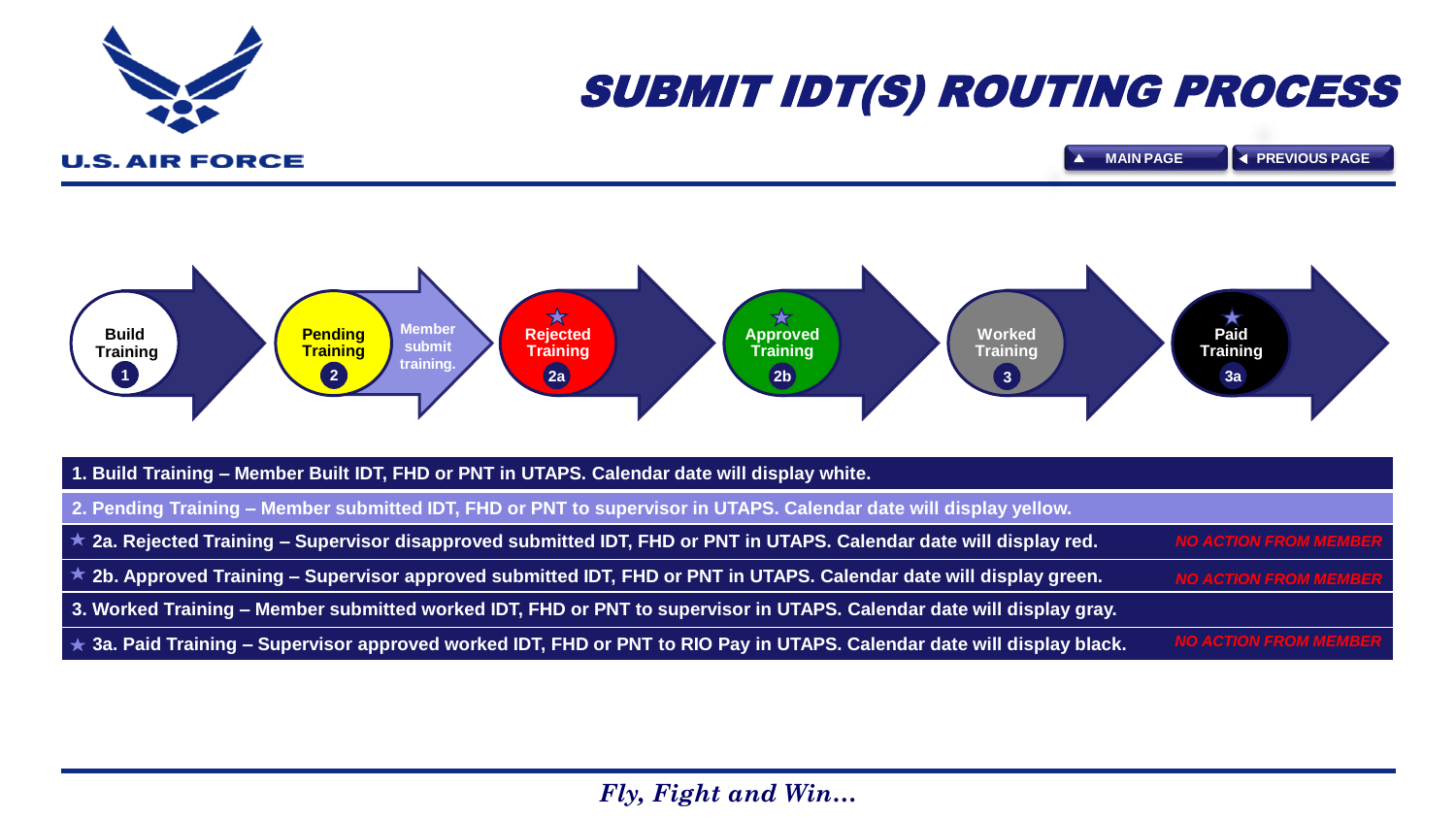| Step 1: | <b>Navigate to the UTAPS site.</b>                                  | Step 1a. | <b>CLICK HERE TO ACCESS UTAPS</b>                                                                                                                                                                                                                                                       |
|---------|---------------------------------------------------------------------|----------|-----------------------------------------------------------------------------------------------------------------------------------------------------------------------------------------------------------------------------------------------------------------------------------------|
| Step 2: | accept: Continue<br>Select "I<br>to<br><b>UTAPSWeb for IMAs."</b>   | Step 2a. | accept: Continue to UTAPSWeb for IMAs                                                                                                                                                                                                                                                   |
| Step 3: | Select the IMA/PIRR Schedule at<br>the top of the page.             | Step 3a. | <b>IMA/PIRR Schedule</b>                                                                                                                                                                                                                                                                |
| Step 4: | <b>Select Submit Schedules at the top</b><br>of the page.           | Step 4a. | Submit Schedules<br>Supmit Schedules                                                                                                                                                                                                                                                    |
|         | Note: Calendar will update and<br>selected date will display yellow |          | <b>November 2017</b><br>Sun Mon Tue Wed Thu Fri Sat<br>$\vert 1 \vert$<br>$\overline{2}$<br>$\overline{3}$<br>-4<br>9<br>10<br>6<br>$\overline{5}$<br>11<br>14<br>15<br>17<br>13<br>16<br>12<br>18<br>20<br>21<br>22<br>23<br>$\overline{24}$<br>25<br>19<br>27<br>28<br>29<br>26<br>30 |
| Step 5: | border.                                                             | Step 4a. |                                                                                                                                                                                                                                                                                         |

<span id="page-12-0"></span>

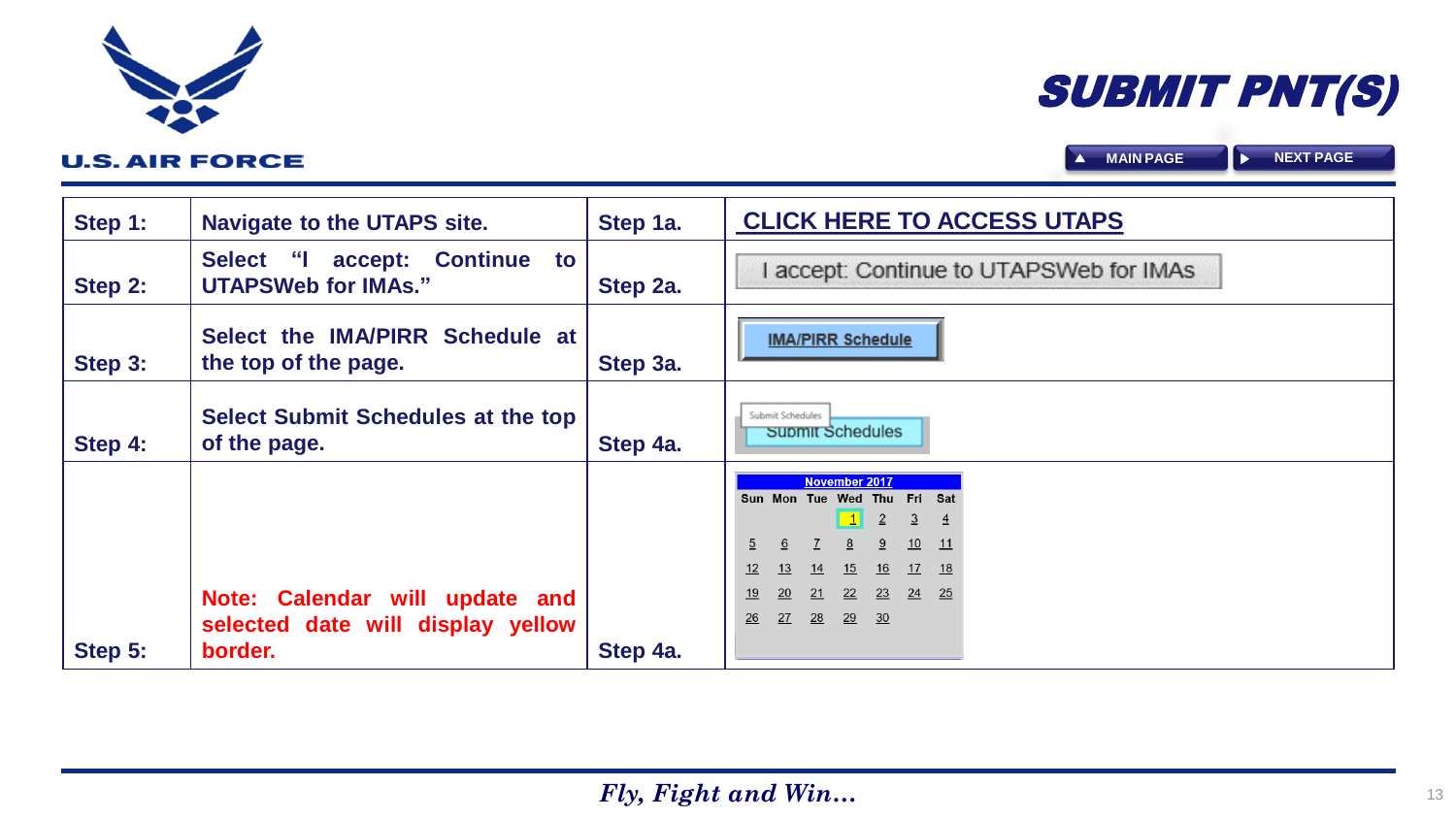<span id="page-13-0"></span>

# SUBMIT PNT(S) ROUTING PROCESS

**U.S. AIR FORCE** 



| 1. Build Training - Member Built IDT, FHD or PNT in UTAPS. Calendar date will display white.                                  |                              |
|-------------------------------------------------------------------------------------------------------------------------------|------------------------------|
| 2. Pending Training – Member submitted IDT, FHD or PNT to supervisor in UTAPS. Calendar date will display yellow.             |                              |
| $\star$ 2a. Rejected Training – Supervisor disapproved submitted IDT, FHD or PNT in UTAPS. Calendar date will display red.    | <b>NO ACTION FROM MEMBER</b> |
| <b>★ 2b. Approved Training – Supervisor approved submitted IDT, FHD or PNT in UTAPS. Calendar date will display green.</b>    | <b>NO ACTION FROM MEMBER</b> |
| 3. Worked Training – Member submitted worked IDT, FHD or PNT to supervisor in UTAPS. Calendar date will display gray.         |                              |
| $\star$ 3a. Paid Training – Supervisor approved worked IDT, FHD or PNT to RIO Pay in UTAPS. Calendar date will display black. | <b>NO ACTION FROM MEMBER</b> |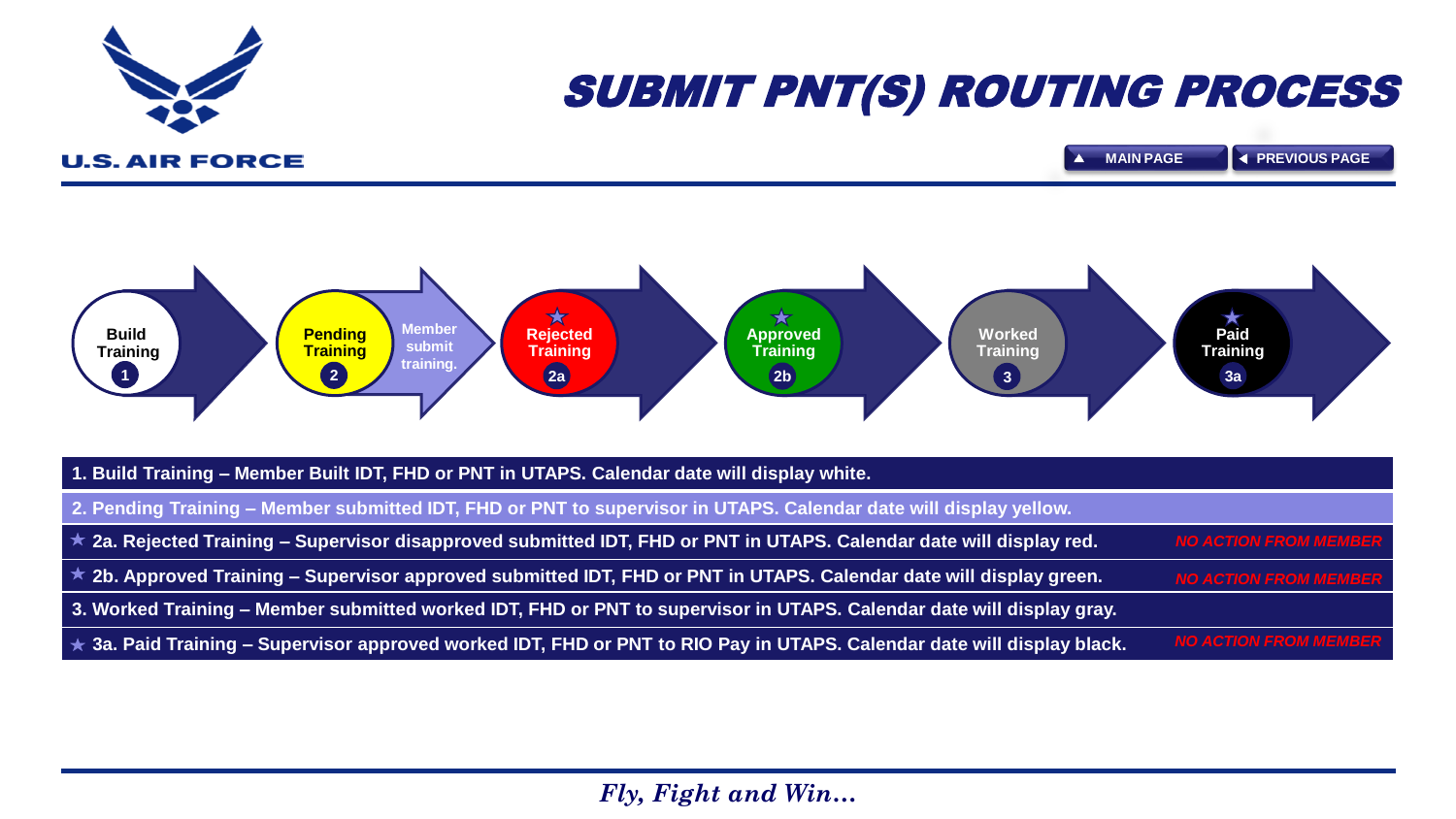| Step 1: | <b>Navigate to the UTAPS site.</b>                                                              | Step 1a. | <b>CLICK HERE TO ACCESS UTAPS</b>                                                                                                                                                                                                                                                  |  |
|---------|-------------------------------------------------------------------------------------------------|----------|------------------------------------------------------------------------------------------------------------------------------------------------------------------------------------------------------------------------------------------------------------------------------------|--|
| Step 2: | <b>Continue</b><br>$\mathbf{a}$<br><b>Select</b><br>accept:<br>to<br><b>UTAPSWeb for IMAs."</b> | Step 2a. | I accept: Continue to UTAPSWeb for IMAs                                                                                                                                                                                                                                            |  |
| Step 3: | Select the IMA/PIRR Schedule at<br>the top of the page.                                         | Step 3a. | <b>IMA/PIRR Schedule</b>                                                                                                                                                                                                                                                           |  |
| Step 4: | Select desired approved training.                                                               | Step 4a. | <b>November 2017</b><br>Sun Mon Tue Wed Thu Fri Sat<br>$\overline{3}$<br>$\overline{4}$<br>10<br>11<br>$\overline{2}$<br>6<br>18<br><u>12</u><br><u> 13</u><br>17<br>15<br><u>16</u><br>14<br>24<br>25<br><u> 20</u><br>22<br>23<br><u> 19</u><br>21<br>29<br>27<br>28<br>26<br>30 |  |
|         |                                                                                                 |          | <b>End Schedule Participation</b><br>Work Work Status Comment<br>Start End Date Time<br><b>Start</b><br>$\vert$ Telecommute $\vert$<br><b>Period</b><br><b>Status Code</b><br>Date<br><b>Type</b>                                                                                  |  |
| Step 5: | Select the white space under Work<br>Date.                                                      | Step 5a. | $ 11/6/2017 1200 $ IDT<br>False<br>11/6/2017 0800<br>$ 00\rangle$<br>Comment<br>$11/6/2017$ 1300 11/6/2017 1700 IDT<br>$ 00\rangle$<br>False<br>Comment<br>Save and Close<br>Cancel                                                                                                |  |

<span id="page-14-0"></span>

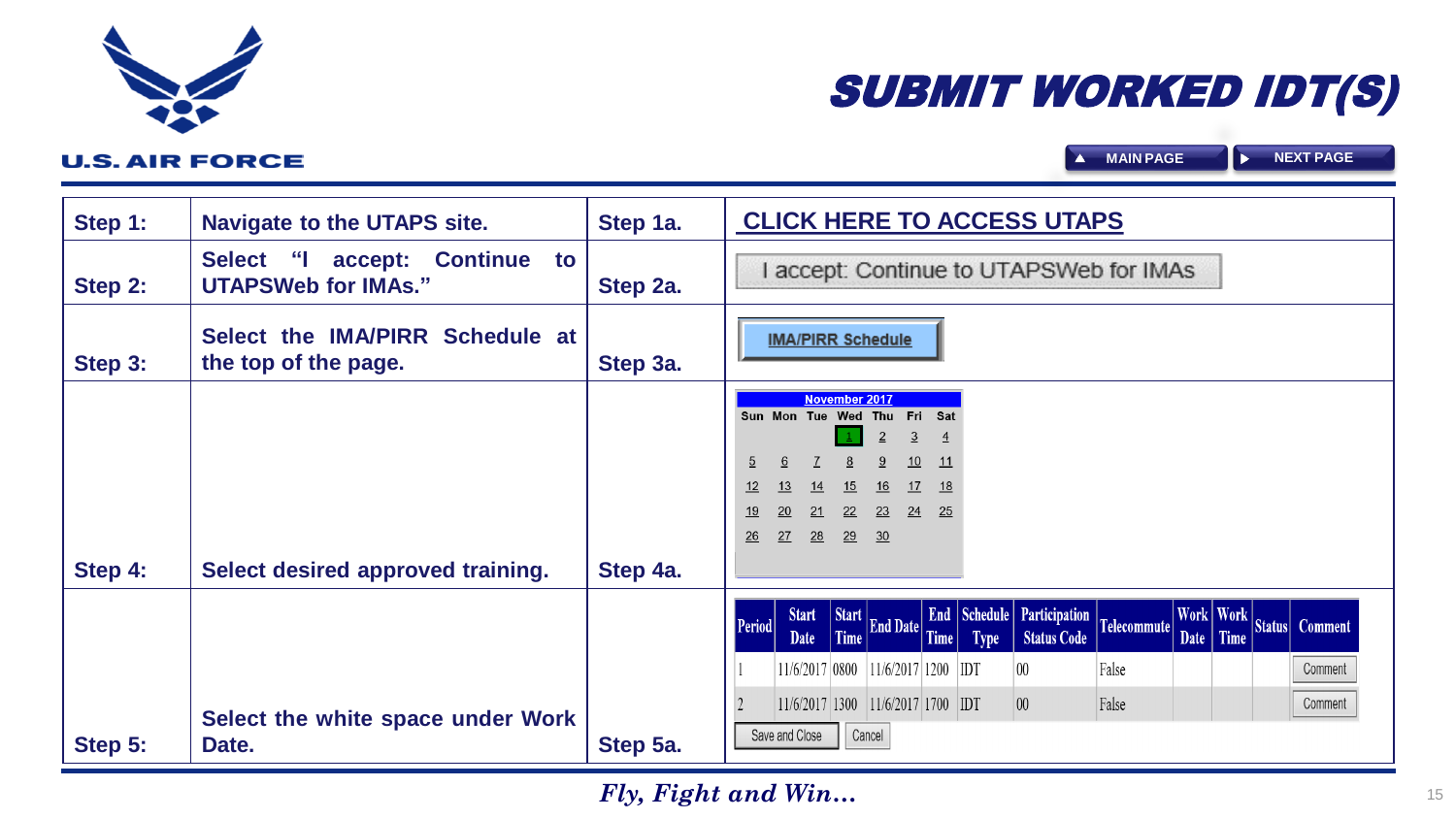<span id="page-15-0"></span>

# SUBMIT WORKED IDT(S) ROUTING PROCESS

**U.S. AIR FORCE** 



| 1. Build Training - Member Built IDT, FHD or PNT in UTAPS. Calendar date will display white.                                  |                              |
|-------------------------------------------------------------------------------------------------------------------------------|------------------------------|
| 2. Pending Training – Member submitted IDT, FHD or PNT to supervisor in UTAPS. Calendar date will display yellow.             |                              |
| $\star$ 2a. Rejected Training – Supervisor disapproved submitted IDT, FHD or PNT in UTAPS. Calendar date will display red.    | <b>NO ACTION FROM MEMBER</b> |
| $\star$ 2b. Approved Training – Supervisor approved submitted IDT, FHD or PNT in UTAPS. Calendar date will display green.     | <b>NO ACTION FROM MEMBER</b> |
| 3. Worked Training – Member submitted worked IDT, FHD or PNT to supervisor in UTAPS. Calendar date will display gray.         |                              |
| $\star$ 3a. Paid Training – Supervisor approved worked IDT, FHD or PNT to RIO Pay in UTAPS. Calendar date will display black. | <b>NO ACTION FROM MEMBER</b> |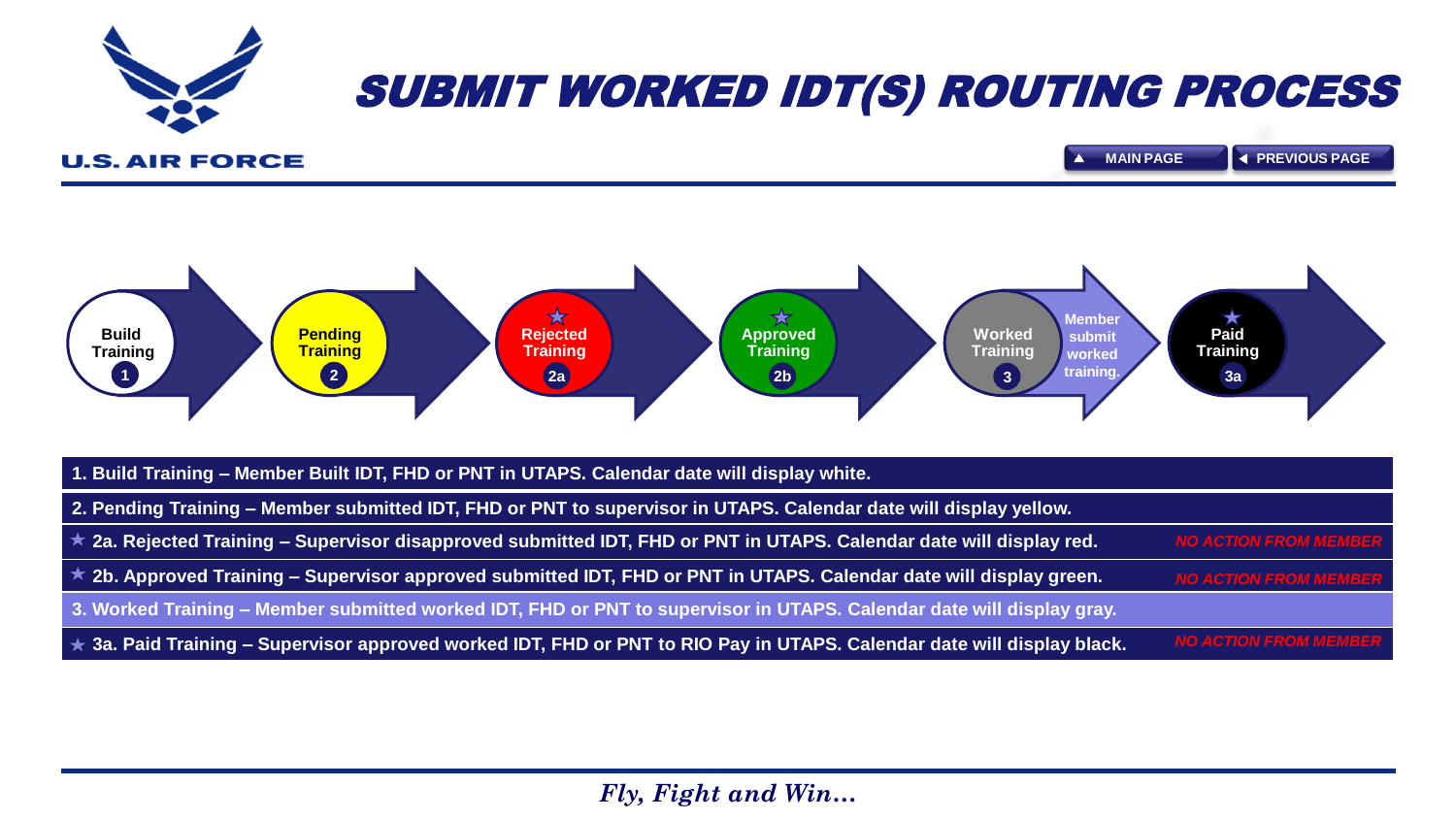| Step 1: | <b>Navigate to the UTAPS site.</b>                             | Step 1a. | <b>CLICK HERE TO ACCESS UTAPS</b>                                                                                                              |
|---------|----------------------------------------------------------------|----------|------------------------------------------------------------------------------------------------------------------------------------------------|
| Step 2: | accept: Continue to<br>Select "I<br><b>UTAPSWeb for IMAs."</b> | Step 2a. | accept: Continue to UTAPSWeb for IMAs                                                                                                          |
| Step 3: | Select the IMA/PIRR Schedule at<br>the top of the page.        | Step 3a. | <b>IMA/PIRR Schedule</b>                                                                                                                       |
| Step 4: | Select desired approved training.                              | Step 4a. | View Schedule<br>Build an IDT<br>Build a FHD<br>Build a PNT                                                                                    |
|         |                                                                |          | End Schedule Participation Telecommute<br>Work Work Status Comment<br>Start Start End Date Time<br>Period<br><b>Status Code</b><br><b>Type</b> |
|         |                                                                |          | 11/6/2017 0800 11/6/2017 1200 IDT<br>False<br>$00\,$<br>Comment                                                                                |
| Step 5: | Select the white space under Work<br>Date.                     | Step 5a. | $11/6/2017$ 1300 11/6/2017 1700 IDT<br>$00\,$<br>False<br>Comment<br>Save and Close<br>Cancel                                                  |

# SUBMIT WORKED PNT(S)

<span id="page-16-0"></span>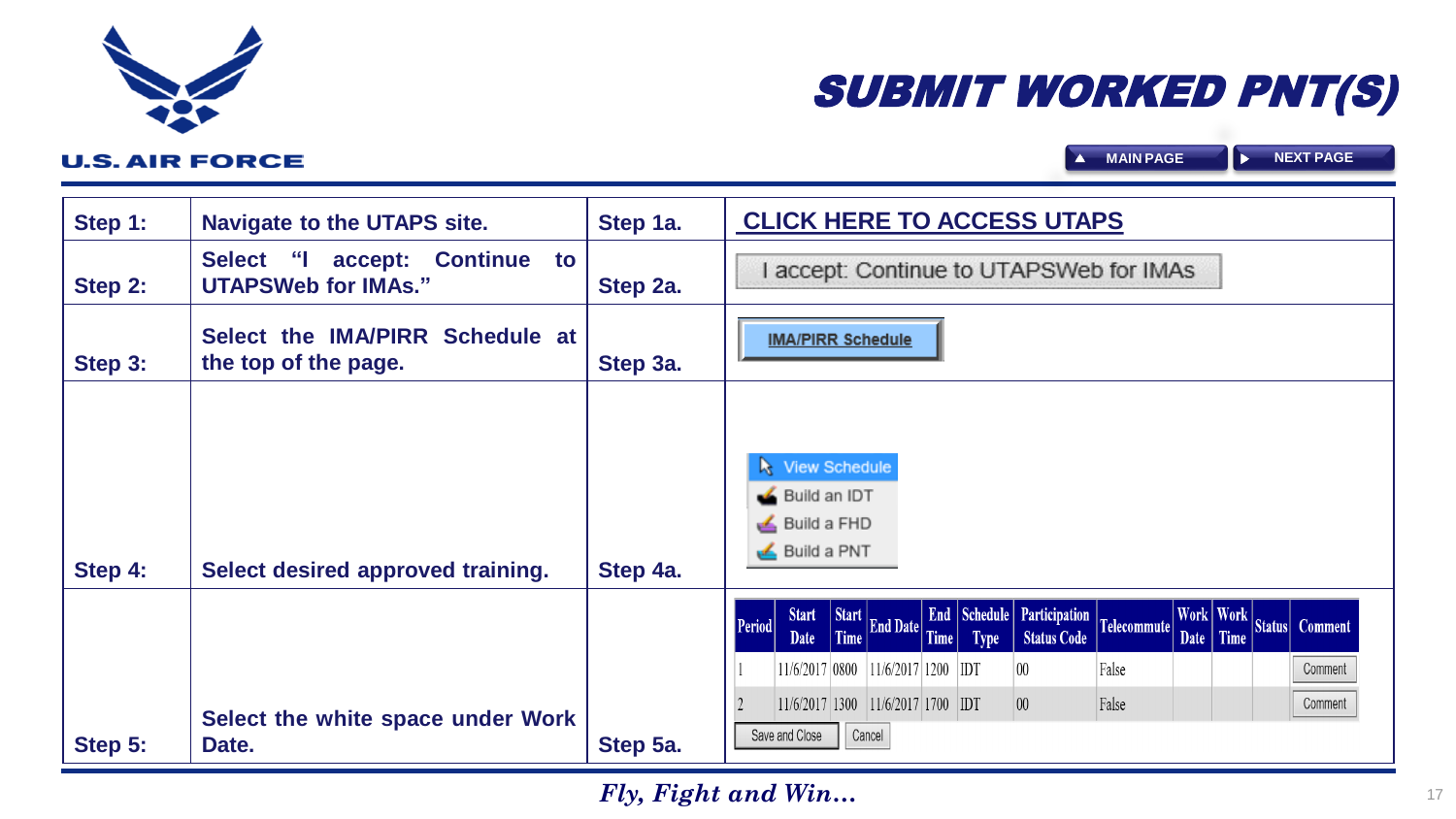<span id="page-17-0"></span>

# SUBMIT WORKED PNT(S) ROUTING PROCESS

**U.S. AIR FORCE** 



| 1. Build Training – Member Built IDT, FHD or PNT in UTAPS. Calendar date will display white.                                  |                              |
|-------------------------------------------------------------------------------------------------------------------------------|------------------------------|
| 2. Pending Training – Member submitted IDT, FHD or PNT to supervisor in UTAPS. Calendar date will display yellow.             |                              |
| <b>★ 2a. Rejected Training – Supervisor disapproved submitted IDT, FHD or PNT in UTAPS. Calendar date will display red.</b>   | <b>NO ACTION FROM MEMBER</b> |
| $\star$ 2b. Approved Training – Supervisor approved submitted IDT, FHD or PNT in UTAPS. Calendar date will display green.     | <b>NO ACTION FROM MEMBER</b> |
| 3. Worked Training – Member submitted worked IDT, FHD or PNT to supervisor in UTAPS. Calendar date will display gray.         |                              |
| $\star$ 3a. Paid Training – Supervisor approved worked IDT, FHD or PNT to RIO Pay in UTAPS. Calendar date will display black. | <b>NO ACTION FROM MEMBER</b> |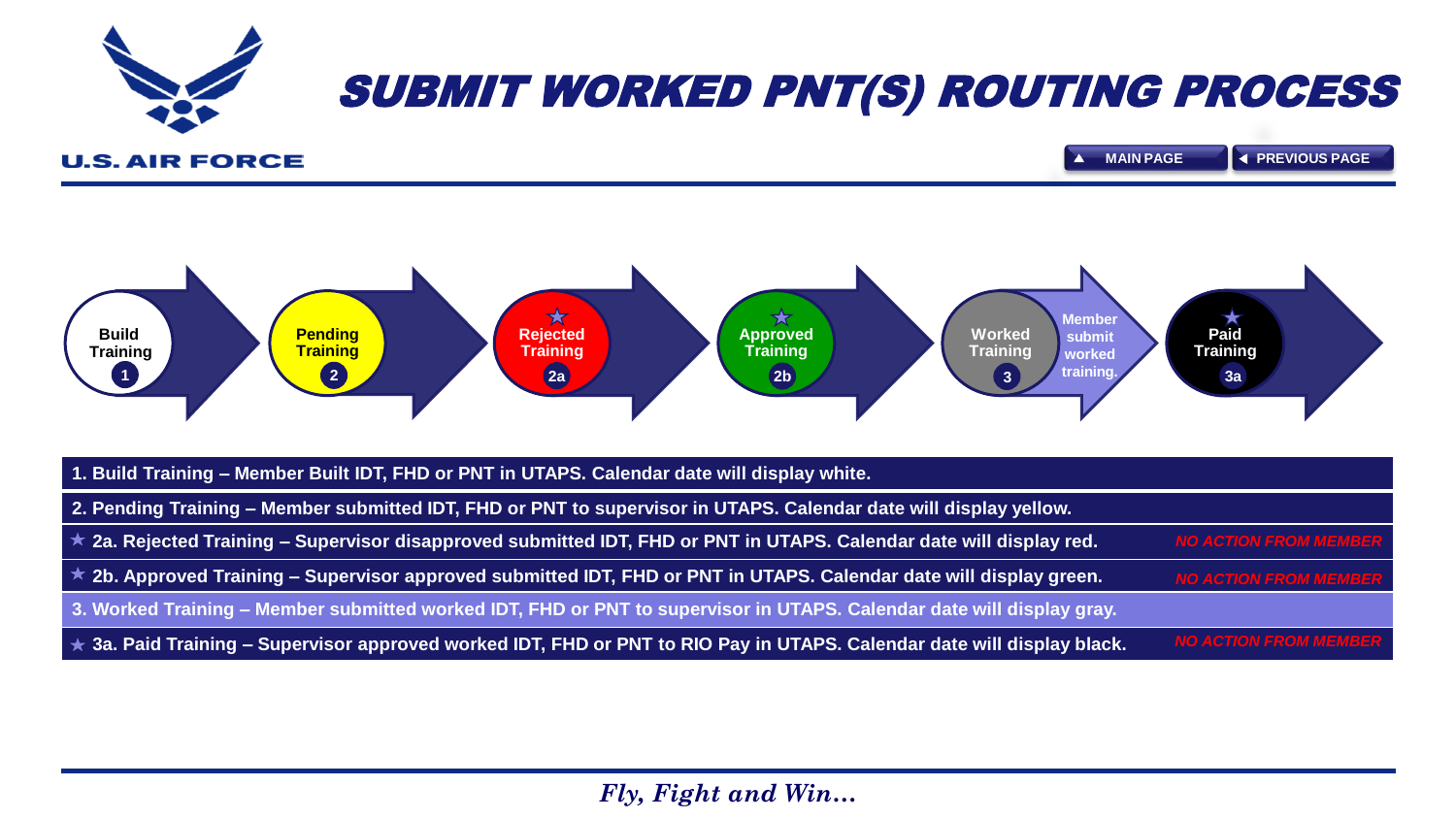| Step 1: | <b>Navigate to the UTAPS site.</b>                                                                                    | Step 1a. | <b>CLICK HERE TO ACCESS UTAPS</b>                                                                                                                                   |  |  |  |  |  |
|---------|-----------------------------------------------------------------------------------------------------------------------|----------|---------------------------------------------------------------------------------------------------------------------------------------------------------------------|--|--|--|--|--|
| Step 2: | accept: Continue to<br>Select "I<br><b>UTAPSWeb for IMAs."</b>                                                        | Step 2a. | I accept: Continue to UTAPSWeb for IMAs                                                                                                                             |  |  |  |  |  |
| Step 3: | Select the IMA/PIRR Schedule at<br>the top of the page.                                                               | Step 3a. | <b>IMA/PIRR Schedule</b>                                                                                                                                            |  |  |  |  |  |
| Step 4: | Navigate to the desired month and<br>year by selecting the left and right<br>arrows at the top center of the<br>page. | Step 4a. | November 2017<br>Sun Mon Tue Wed Thu Fri Sat<br>$\overline{2}$<br>3<br>10<br>$-11$<br>17<br>13<br>16<br>14<br>15<br>18<br>22 23 24 25<br>20<br>21<br>26 27 28 29 30 |  |  |  |  |  |
| Step 5: | Select the pencil icon to delete.                                                                                     | Step 5a. | Q.                                                                                                                                                                  |  |  |  |  |  |
| Step 6: | Select the desired date you wish to<br>perform training.                                                              | Step 6a. | Wednesday, November 01, 2017<br>Sun won the veal that Fit Sat<br>$\frac{1}{\sqrt[3]{2}}$ $\frac{2}{3}$ $\frac{4}{3}$                                                |  |  |  |  |  |

<span id="page-18-0"></span>

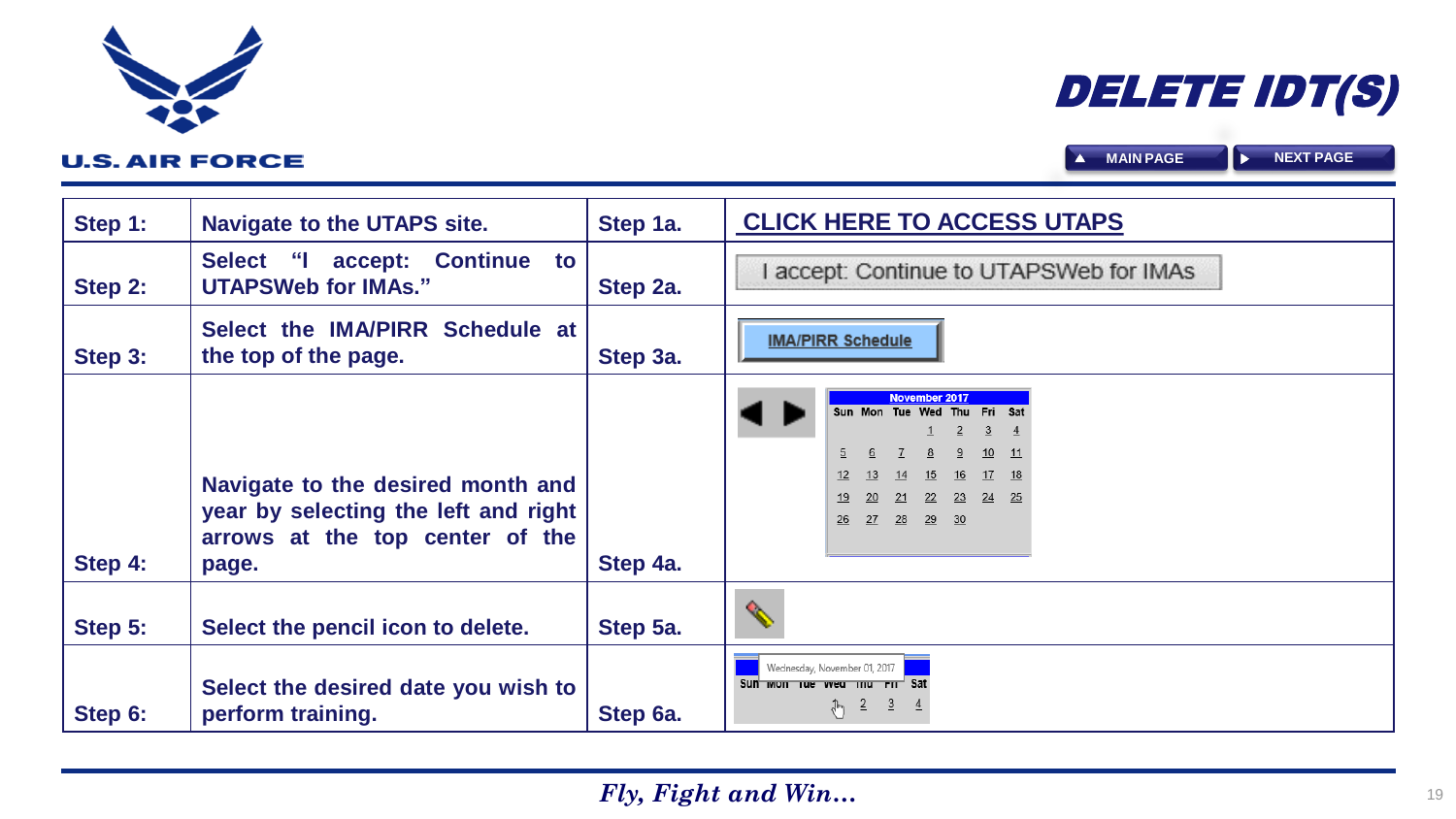|         |                                            |          | $\overline{2}$<br>$\overline{3}$<br>$\overline{4}$   |
|---------|--------------------------------------------|----------|------------------------------------------------------|
|         |                                            |          | $\overline{5}$<br>10<br>6<br>9<br>11<br>8            |
|         |                                            |          | 12<br>13<br>15<br><u>16</u><br><u>18</u><br>14<br>17 |
|         |                                            |          | 19<br>20<br>22<br>23<br>24<br>25<br>21               |
|         |                                            |          | $\frac{26}{5}$<br>27<br>28<br>29<br>$\overline{30}$  |
|         | Select the desired<br>pending or           |          |                                                      |
| Step 7: | approved IDT date.                         | Step 7a. |                                                      |
|         |                                            |          | Delete Confirmation -- Webpage Dialog<br>$\times$    |
|         |                                            |          |                                                      |
|         |                                            |          | Are you sure you want to delete the IDT              |
|         |                                            |          | Date?                                                |
|         |                                            |          |                                                      |
|         | <b>Delete Confirmation dialog box will</b> |          | $\sqrt{N}$<br>Yes                                    |
| Step 8: | appear. Select Yes.                        | Step 8a. |                                                      |
|         |                                            |          |                                                      |
|         |                                            |          |                                                      |
|         |                                            |          |                                                      |
| Step 9: |                                            | Step 9a. |                                                      |
|         |                                            |          |                                                      |

November 2017 Sun Mon Tue Wed Thu Fri Sat

## **U.S. AIR FORCE**

<span id="page-19-0"></span>

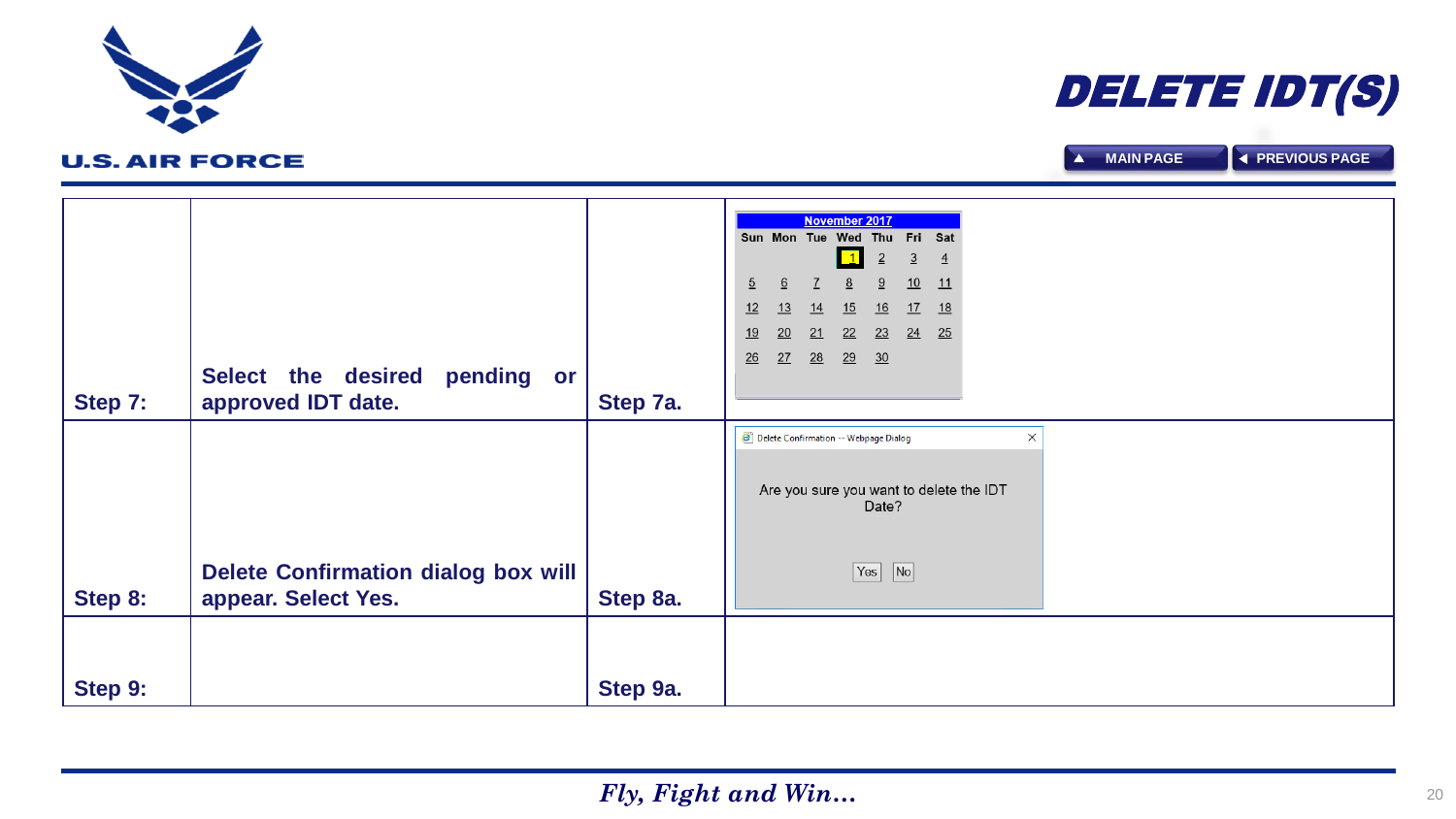| Step 1: | <b>Navigate to the UTAPS site.</b>                                                                                    | Step 1a. | <b>CLICK HERE TO ACCESS UTAPS</b>                                                                                                                                              |  |  |  |  |
|---------|-----------------------------------------------------------------------------------------------------------------------|----------|--------------------------------------------------------------------------------------------------------------------------------------------------------------------------------|--|--|--|--|
| Step 2: | accept: Continue<br>Select "I<br>to<br><b>UTAPSWeb for IMAs."</b>                                                     | Step 2a. | accept: Continue to UTAPSWeb for IMAs                                                                                                                                          |  |  |  |  |
| Step 3: | Select the IMA/PIRR Schedule at<br>the top of the page.                                                               | Step 3a. | <b>IMA/PIRR Schedule</b>                                                                                                                                                       |  |  |  |  |
| Step 4: | Navigate to the desired month and<br>year by selecting the left and right<br>arrows at the top center of the<br>page. | Step 4a. | November 2017<br>Sun Mon Tue Wed Thu Fri Sat<br>2<br>-3<br>10 <sup>1</sup><br>$-11$<br>17 18<br>15<br>14<br>16<br>$\frac{24}{25}$<br>22 23<br>21<br>20<br>27 28<br>29 30<br>26 |  |  |  |  |
| Step 5: | Select the pencil icon to delete.                                                                                     | Step 5a. | ⇖                                                                                                                                                                              |  |  |  |  |
| Step 6: | Select the desired date you wish to<br>perform training.                                                              | Step 6a. | Wednesday, November 01, 2017<br>Sun won us wed mu rm <sup>1</sup> Sat<br>$\frac{2}{2}$ $\frac{3}{2}$ $\frac{4}{2}$<br>$\sqrt[3]{\eta}$                                         |  |  |  |  |

<span id="page-20-0"></span>

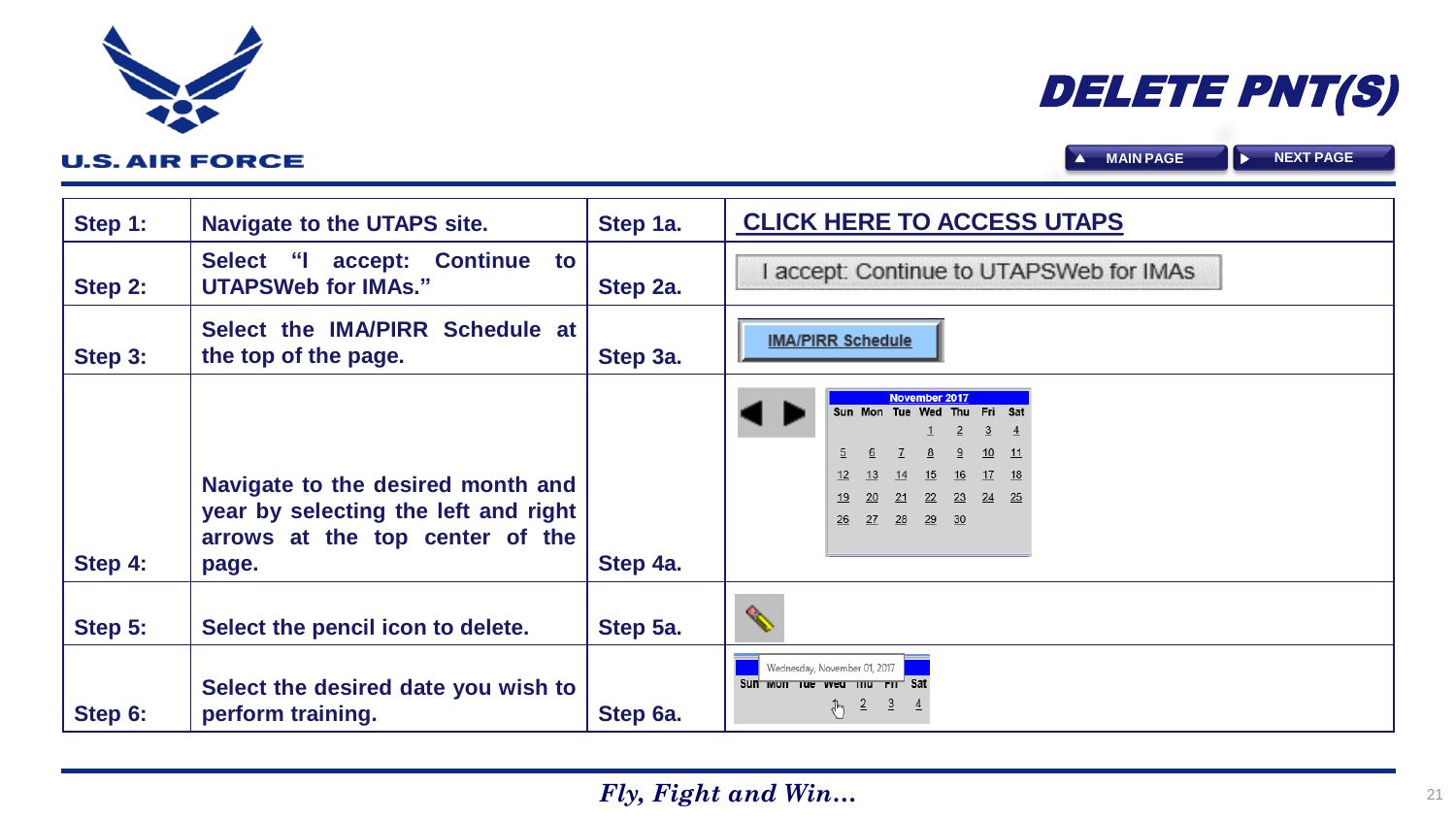|         |                                            |          |                |                                       |    | <b>November 2017</b> |                |                |                |                                         |
|---------|--------------------------------------------|----------|----------------|---------------------------------------|----|----------------------|----------------|----------------|----------------|-----------------------------------------|
|         |                                            |          |                | Sun Mon Tue Wed Thu Fri Sat           |    |                      |                |                |                |                                         |
|         |                                            |          |                |                                       |    | $\boxed{1}$          | $\overline{2}$ | $\overline{3}$ | $\overline{4}$ |                                         |
|         |                                            |          |                |                                       |    |                      |                |                |                |                                         |
|         |                                            |          | $\overline{5}$ | 6                                     |    |                      | 9              | 10             | 11             |                                         |
|         |                                            |          | 12             | 13                                    | 14 | 15                   | 16             | 17             | 18             |                                         |
|         |                                            |          | 19             | 20                                    | 21 | 22                   | 23             | 24             | 25             |                                         |
|         |                                            |          | 26             | 27                                    | 28 | 29                   | 30             |                |                |                                         |
|         | Select the desired<br>pending or           |          |                |                                       |    |                      |                |                |                |                                         |
|         |                                            |          |                |                                       |    |                      |                |                |                |                                         |
| Step 7: | approved IDT date.                         | Step 7a. |                |                                       |    |                      |                |                |                |                                         |
|         |                                            |          |                | Delete Confirmation -- Webpage Dialog |    |                      |                |                |                | $\times$                                |
|         |                                            |          |                |                                       |    |                      |                |                |                |                                         |
|         |                                            |          |                |                                       |    |                      |                |                |                |                                         |
|         |                                            |          |                |                                       |    |                      |                |                |                | Are you sure you want to delete the IDT |
|         |                                            |          |                |                                       |    |                      | Date?          |                |                |                                         |
|         |                                            |          |                |                                       |    |                      |                |                |                |                                         |
|         |                                            |          |                |                                       |    |                      |                |                |                |                                         |
|         |                                            |          |                |                                       |    |                      |                |                |                |                                         |
|         | <b>Delete Confirmation dialog box will</b> |          |                |                                       |    |                      | Yes            | $\sqrt{N}$     |                |                                         |
| Step 8: | appear. Select Yes.                        | Step 8a. |                |                                       |    |                      |                |                |                |                                         |
|         |                                            |          |                |                                       |    |                      |                |                |                |                                         |
|         |                                            |          |                |                                       |    |                      |                |                |                |                                         |
|         |                                            |          |                |                                       |    |                      |                |                |                |                                         |
|         |                                            |          |                |                                       |    |                      |                |                |                |                                         |
| Step 9: |                                            | Step 9a. |                |                                       |    |                      |                |                |                |                                         |

<span id="page-21-0"></span>

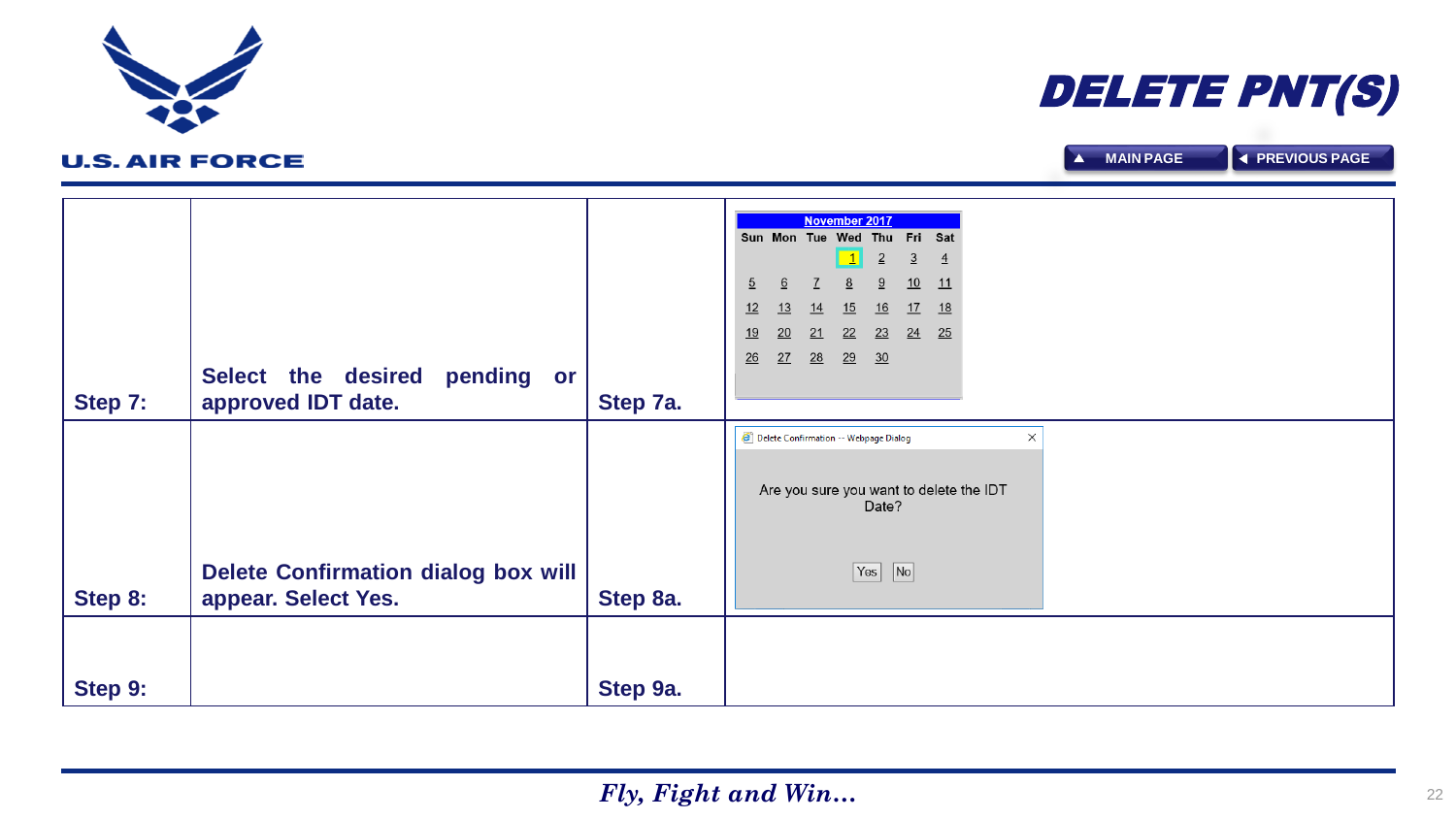| Step 1: | <b>Navigate to the UTAPS site.</b>                                                      | Step 1a. | <b>CLICK HERE TO ACCESS UTAPS</b>       |
|---------|-----------------------------------------------------------------------------------------|----------|-----------------------------------------|
| Step 2: | <b>Select "I accept: Continue to UTAPSWeb</b><br>for IMAs."                             | Step 2a. | I accept: Continue to UTAPSWeb for IMAs |
| Step 3: | Select Reports at the top of the page.                                                  | Step 3a. | <b>Reports</b>                          |
| Step 4: | Select Automated Form40s from the<br>dropdown to display the Form 40As<br>viewing tree. | Step 4a. | <b>Automated Form40s</b>                |
| Step 5: | Select the plus sign next to your name.                                                 | Step 5a. | <b>⊞ B SMITH, JOHN E.</b>               |
| Step 6: | Click on desired date to prepare your<br>40A for printing.                              | Step 6a. | 9/27/2019 - Period 9                    |
| Step 7: | <b>Select the Personal Data tab.</b>                                                    | Step 7a. | <b>Personal Data</b>                    |

<span id="page-22-0"></span>

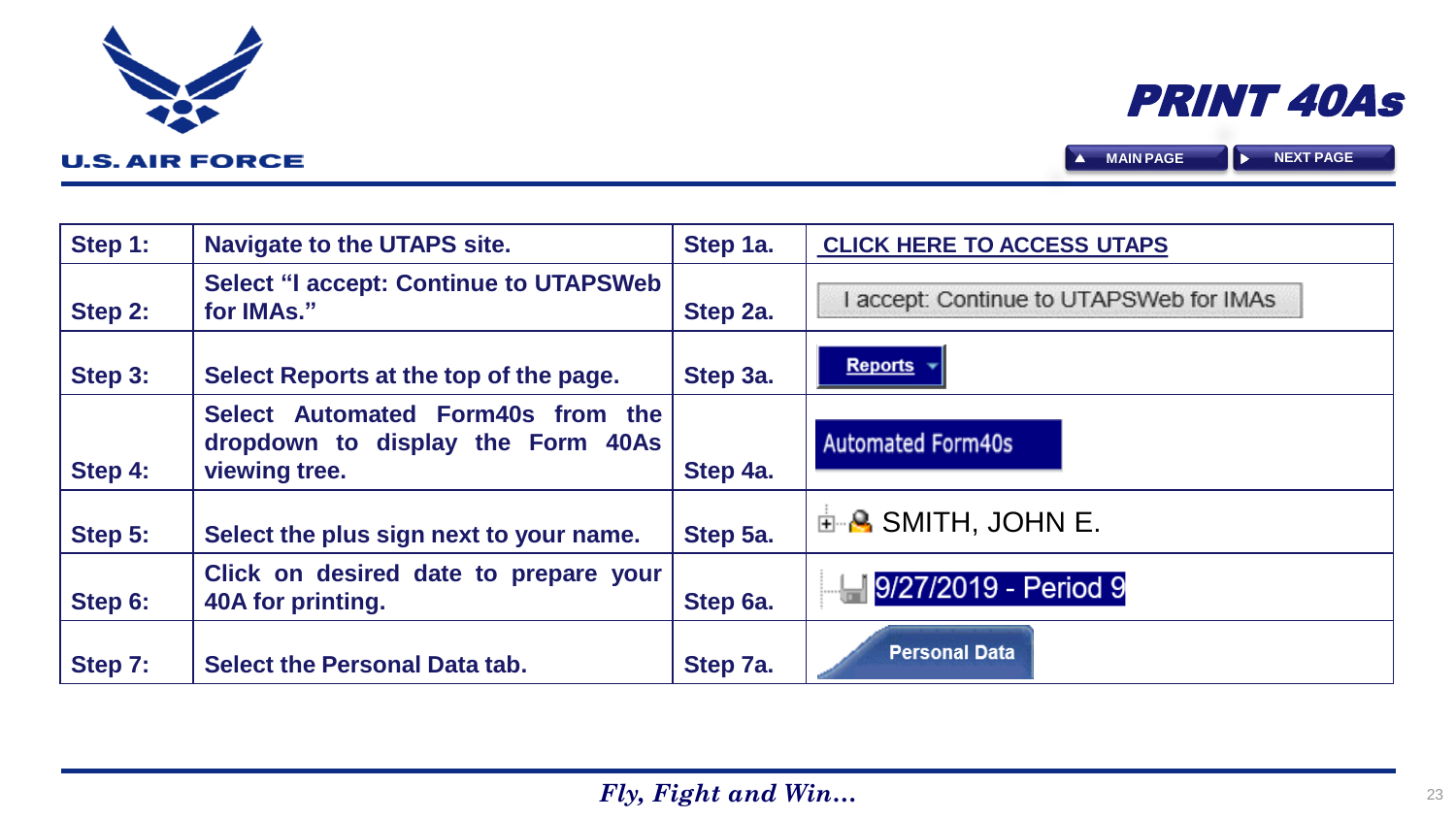|                 |                                                                       |           | TSqt SMITH, JOHN<br>NAME:                       | <b>Status</b>                     |
|-----------------|-----------------------------------------------------------------------|-----------|-------------------------------------------------|-----------------------------------|
|                 |                                                                       |           | RMG/FM<br>RPO/UNIT:                             | Training: (9/23/2019- Period 9)   |
|                 |                                                                       |           | <b>Incentive/Speciality Pay</b>                 | IDT                               |
|                 |                                                                       |           | □ Aviation Career Incentive Pay                 | <b>Participation Status Code:</b> |
|                 |                                                                       |           | (ACIP)                                          | 00 - Available                    |
|                 |                                                                       |           | □ Hazardous Duty Incentive Pay                  |                                   |
|                 |                                                                       |           | (HDIP)                                          | Telecommute:<br>No                |
|                 | Review your information in the Personal                               |           | $\Box$ Other                                    |                                   |
|                 | Data tab and ensure correct information                               |           | Lodging                                         | Camp Smith, HI 96861              |
| Step 8:         | is annotated and selected.                                            | Step 8a.  | Subsistence<br>$\bigcirc$ Yes $\circledcirc$ No |                                   |
| Step 9:         | Select the Signing Officials tab.                                     | Step 9a.  | <b>Signing</b><br><b>Officials</b>              |                                   |
|                 | <b>Official</b><br><b>Select</b><br><b>Authorizing</b><br><b>your</b> |           | <b>Authorizing Official</b>                     |                                   |
| <b>Step 10:</b> | (Supervisor) from the dropdown menu.                                  | Step 10a. | Authorizing Official: Select An Official $\vee$ |                                   |
| <b>Step 11:</b> | Select the Combine Form 40As tab.                                     | Step 11a. | <b>Combine</b><br>Form 40As                     |                                   |

<span id="page-23-0"></span>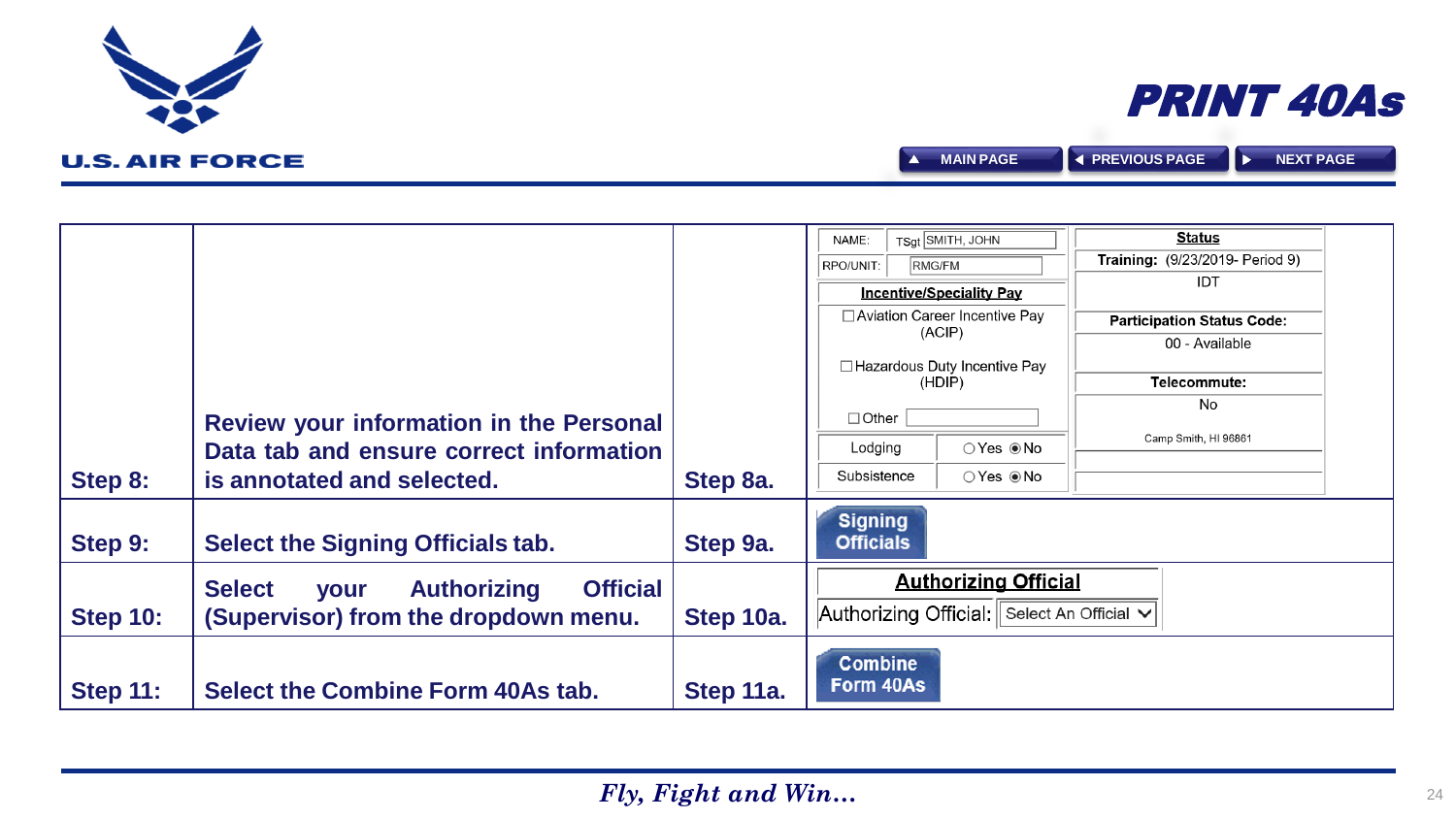<span id="page-24-0"></span>

|                 |                                                                                                                                                                                                                                   |                        | <b>Combine Form40As</b><br>The 40As below share similar performance data with the selected<br>40A and may be combined by clicking on the 'Save & Combine'<br>button. You can remove any/all of them by clicking on the 'Remove'<br>button.<br>You are limited to combining 7 periods on a single Form 40A |
|-----------------|-----------------------------------------------------------------------------------------------------------------------------------------------------------------------------------------------------------------------------------|------------------------|-----------------------------------------------------------------------------------------------------------------------------------------------------------------------------------------------------------------------------------------------------------------------------------------------------------|
| <b>Step 12:</b> | Review your Periods in the Combine<br>Form 40As tab and ensure correct<br>displayed and<br>select<br><b>Periods are</b><br><b>Combine/Save.</b><br>Note: You may remove Periods by selecting desired<br>period and select Remove. | Step 12a.<br>Step 12b. | 9/23/2019-Period1<br>9/23/2019-Period2<br>9/24/2019-Period3<br>9/24/2019-Period4<br>9/25/2019-Period5<br>9/25/2019-Period6<br>Combine/Save<br>Remove                                                                                                                                                      |
| <b>Step 13:</b> | To save, select the Save icon in the top<br>left corner.                                                                                                                                                                          | Step 13a.              | у                                                                                                                                                                                                                                                                                                         |
| <b>Step 14:</b> | To print, select the Print button the top<br>left corner.                                                                                                                                                                         | Step 14a.              | <b>Print</b>                                                                                                                                                                                                                                                                                              |
| <b>Step 15:</b> | To preview the 40A, select the Print<br>Preview button in the top left corner.                                                                                                                                                    | Step 15a.              | <b>Print Preview</b>                                                                                                                                                                                                                                                                                      |



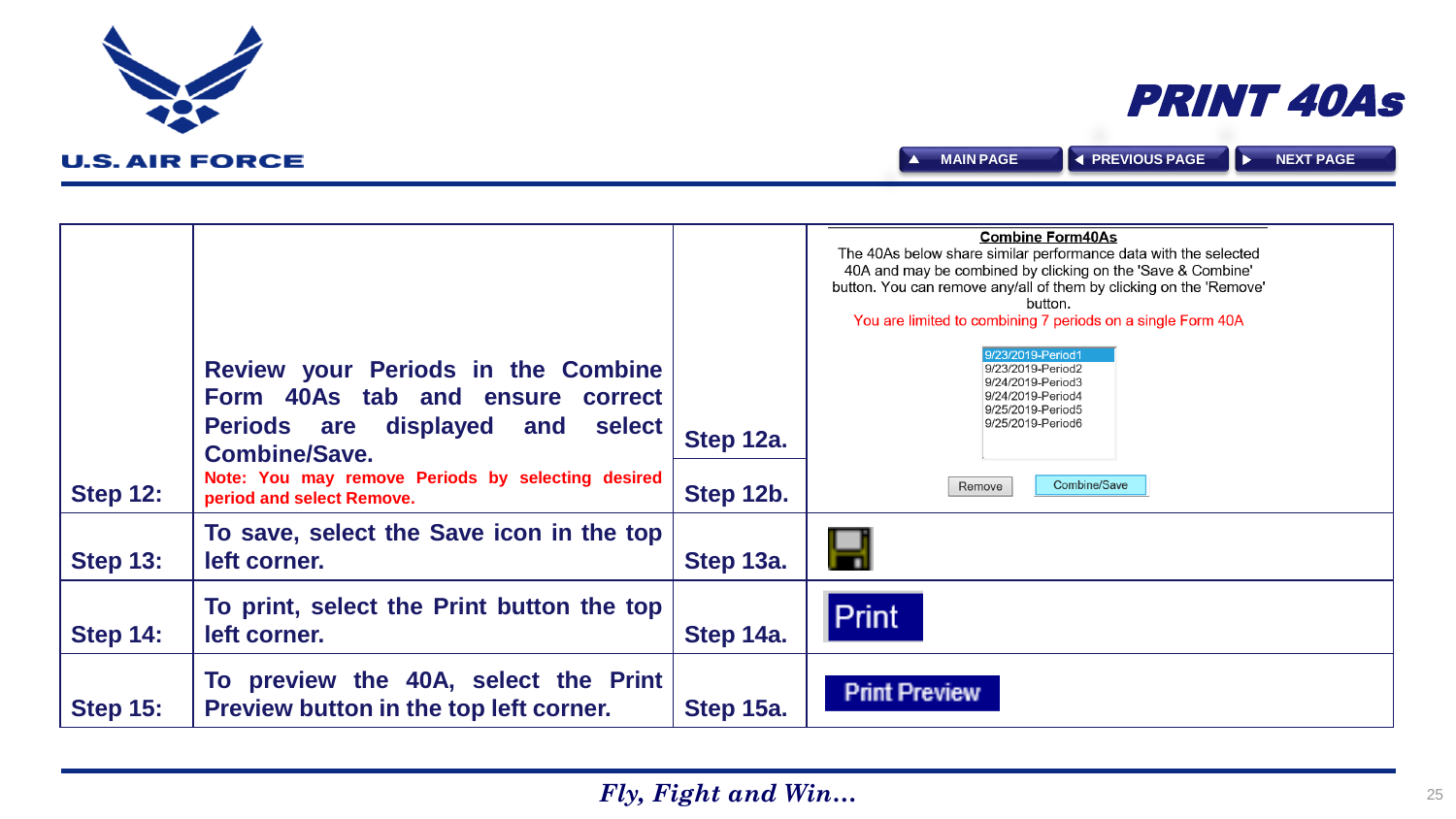**Note: AF Form 40A will automatically populate.**

|                 |                                                                                              |           | Mask SSN on AF Form 40A and AF Form |  |
|-----------------|----------------------------------------------------------------------------------------------|-----------|-------------------------------------|--|
| <b>Step 16:</b> | Select Yes or No if you would like to<br>mask the SSN on the AF Form 40A and<br>AF Form 40B. | Step 16a. | 40B?<br>No<br>Yes                   |  |
|                 |                                                                                              |           |                                     |  |

<span id="page-25-0"></span>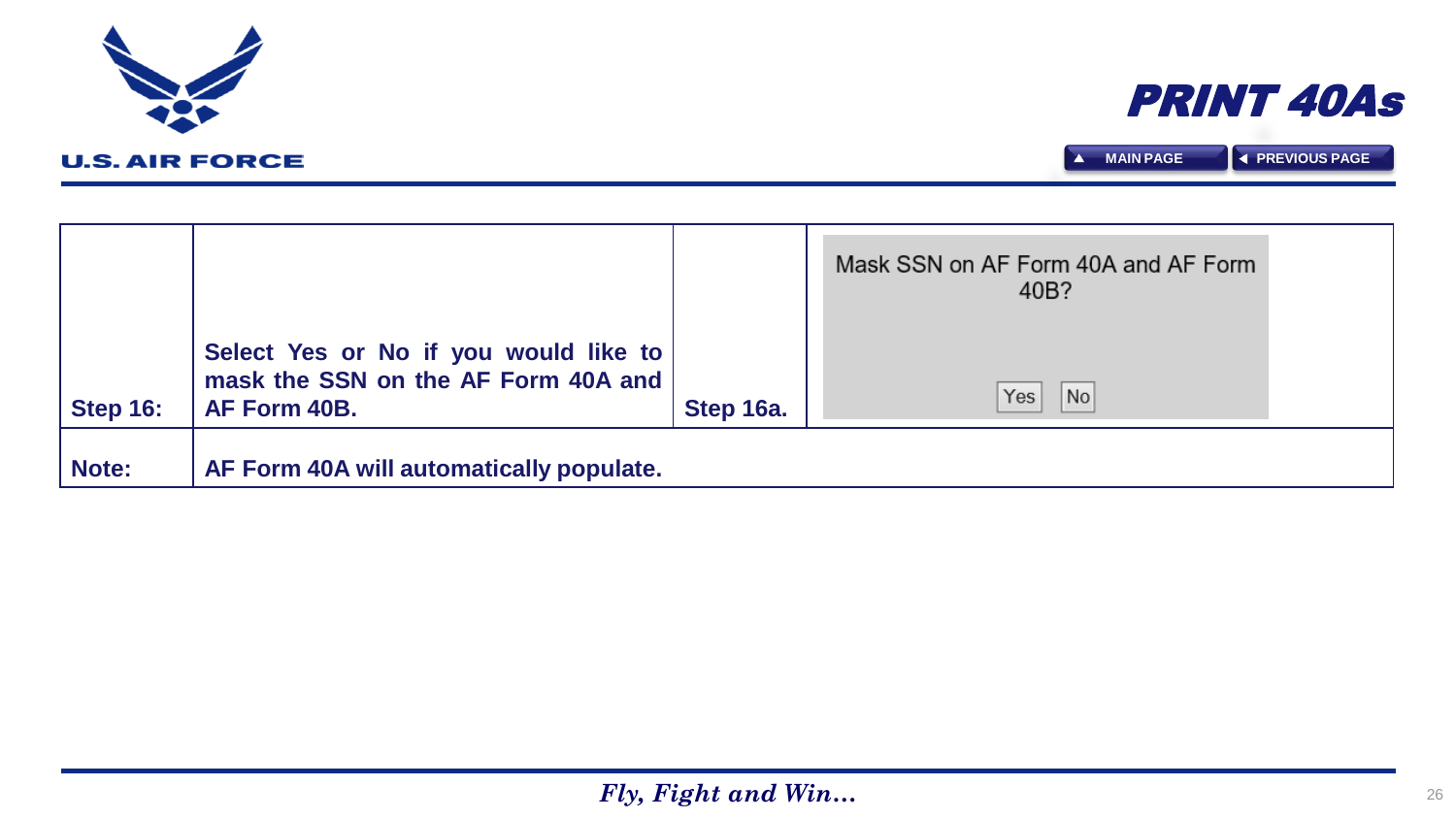# CHANGE SUPERVISOR

**A** [MAIN PAGE](#page-0-0) **P** 

<span id="page-26-0"></span>

| Step 1: | <b>Navigate to the UTAPS site.</b>                                                               | Step 1a. | <b>CLICK HERE TO ACCESS UTAPS</b>                                                                                                                                                                                                                             |  |
|---------|--------------------------------------------------------------------------------------------------|----------|---------------------------------------------------------------------------------------------------------------------------------------------------------------------------------------------------------------------------------------------------------------|--|
| Step 2: | $\mathcal{L}$<br><b>Continue</b><br><b>Select</b><br>to<br>accept:<br><b>UTAPSWeb for IMAs."</b> | Step 2a. | I accept: Continue to UTAPSWeb for IMAs                                                                                                                                                                                                                       |  |
| Step 3: | Select the Configuration tab at the top<br>of the page.                                          | Step 3a. | Configuration                                                                                                                                                                                                                                                 |  |
| Step 4: | <b>Select IMA/PIRR Member Editor from the</b><br>drop down arrow.                                | Step 4a. | <b>IMA/PIRR Member Editor</b>                                                                                                                                                                                                                                 |  |
| Step 5: | Type Evins, Audrey in the Search by<br>name box and select Search.                               | Step 5a. | Search by name<br>If you can not locate your Supervisor in the lists above use this search box to find him/her:<br>Search<br>Enter Name: (Lastname, Firstname) Evins, Audrey<br>$\times$    <br>(Examples: "Smith, James"; "Smith, J"; "Smith"; "Smi"; "Jam") |  |
| Step 6: | Select icon next to email.                                                                       | Step 6a. | Email<br><b>Select</b><br>Name<br>Evins, Audrey audrey evins@us.af.mil <b>8</b>                                                                                                                                                                               |  |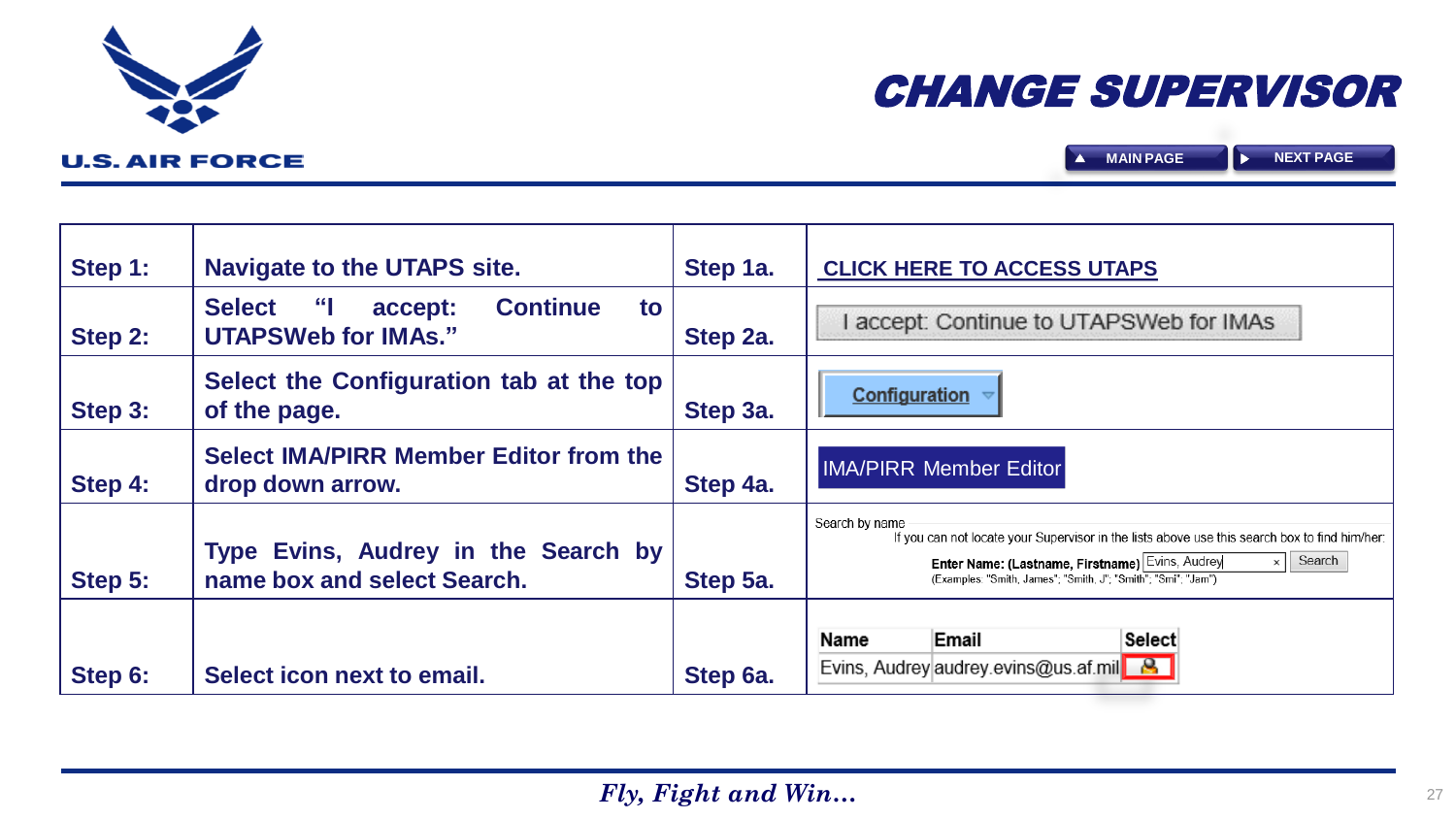<span id="page-27-0"></span>



| Step 7: | New supervisor details will populate in<br>the Supervisor Details box. | Step 7a. | <b>Supervisor Details:</b><br>First Name *: AUDREY<br>Last Name *: EVINS<br>audrey.evins@us.af.mil<br>Email *<br>Clear Selections<br>Phone $#^*$ : |
|---------|------------------------------------------------------------------------|----------|----------------------------------------------------------------------------------------------------------------------------------------------------|
| Step 8: | <b>Select Save Changes.</b>                                            | Step 8a. | SAVE CHANGES - Assign Supervisor                                                                                                                   |